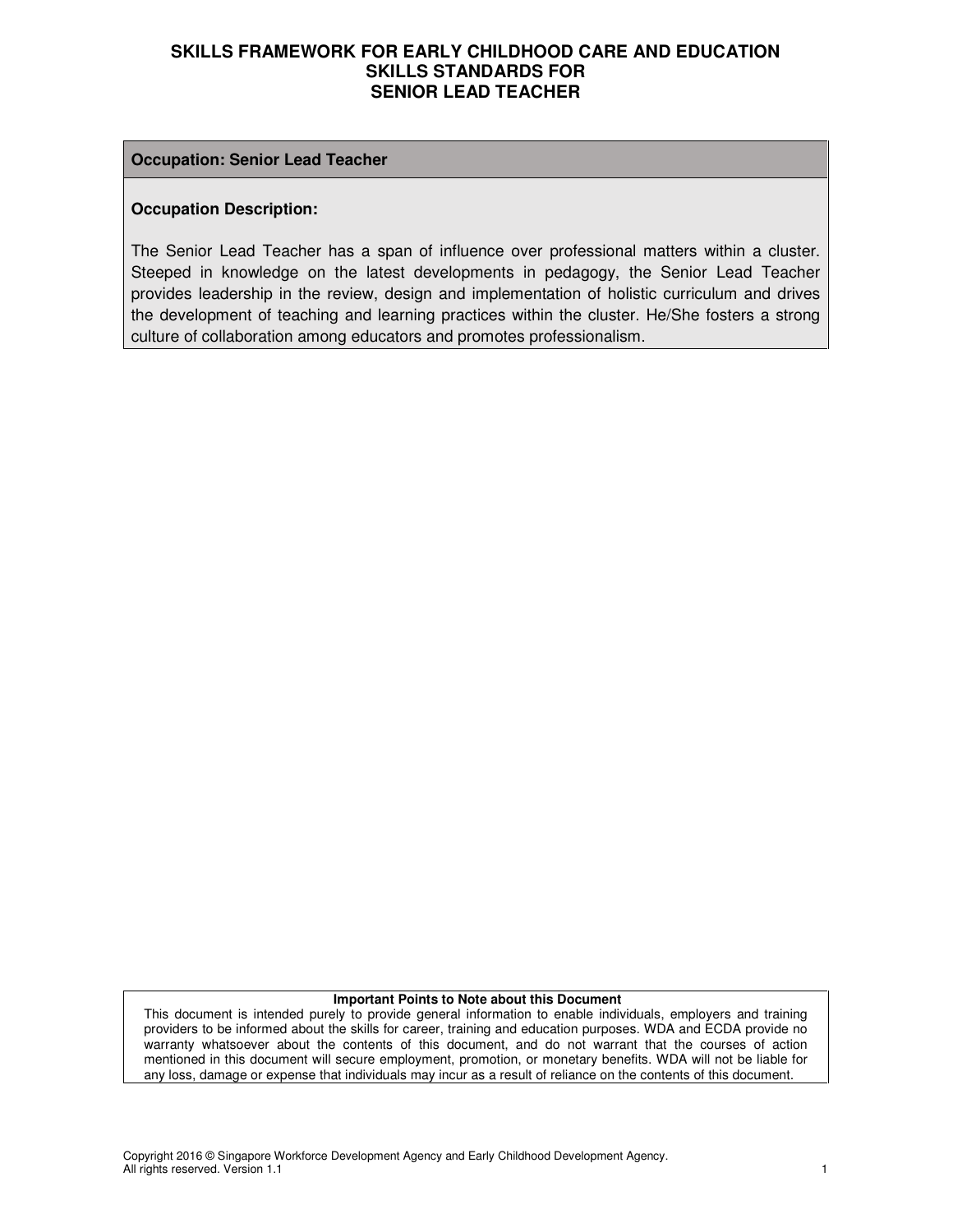The skills expected of the Senior Lead Teacher are summarised as below:

| <b>Skill Category*</b>                                    | <b>Skills</b>                                                                                                                                                     |                                                                                                                   |  |
|-----------------------------------------------------------|-------------------------------------------------------------------------------------------------------------------------------------------------------------------|-------------------------------------------------------------------------------------------------------------------|--|
|                                                           | <b>ECC-DCH-7001-1.1</b> Drive the Implementation of Quality Teaching and<br>Learning Approaches at the Cluster Level<br>developmental needs.)                     | (The Senior Lead LSEd* will also drive and incorporate<br>teaching and learning approaches for children with mild |  |
|                                                           | ECC-DCH-7002-1.1 Lead in Designing, Implementing and Reviewing<br>Curricula and Programmes within the Cluster                                                     |                                                                                                                   |  |
| Developing the<br><b>Child</b><br><b>Holistically</b>     | <b>ECC-DCH-7003-1.1</b> Lead in Integrating the Core Values of Early Childhood<br>Cluster                                                                         | Education within Curricula and Programmes across the                                                              |  |
|                                                           | <b>ECC-DCH-7004-1.1</b> Drive the Implementation of Strategies for Quality<br>Learning Environments across the Cluster                                            |                                                                                                                   |  |
|                                                           | <b>ECC-DCH-7005-1.1 Guide Cluster in Enhancing Caring, Trusting and</b><br>Respectful Relationships with Children (Senior Lead<br>Teacher)                        |                                                                                                                   |  |
| Collaborating<br>with Families<br>and Community           | <b>ECC-CFC-7001-1.1</b> Establish a Culture of Professional Collaboration with<br>Families and Community Stakeholders within the<br>Cluster (Senior Lead Teacher) | (The Senior Lead LSEd* will also develop strong                                                                   |  |
|                                                           | relationships with multi-disciplinary stakeholders.)<br>ECC-BPC-7001-1.1 Mentor Lead Teachers in the Design and                                                   |                                                                                                                   |  |
|                                                           | Implementation of Programmes in a Specialised Field                                                                                                               |                                                                                                                   |  |
|                                                           | <b>ECC-BPC-7002-1.1</b> Facilitate the Establishment of Plans and Structures to<br>Engender a Culture of Mentoring within the Cluster                             |                                                                                                                   |  |
| <b>Building</b><br><b>Professional</b><br><b>Capacity</b> | ECC-BPC-7003-1.1 Establish a Culture of Continuous Learning (Senior<br>Lead Teacher).<br>needs)                                                                   | (The Senior Lead LSEd* also participates in research<br>programmes for children with mild developmental           |  |
|                                                           | <b>LPM-DEV-501C-0</b><br>Develop Managers and High Potential Employees<br>through Organisational Talent Capability Review                                         |                                                                                                                   |  |
|                                                           | ECC-BPC-7004-1.1 Establish a Culture of Professionalism (Senior Lead<br>Teacher)                                                                                  |                                                                                                                   |  |
| <b>Building</b><br>Organisational<br><b>Capacity</b>      | <b>ECC-BOC-7001-1.1</b> Establish a Culture of Collaboration within the Cluster<br>(Senior Lead Teacher)                                                          |                                                                                                                   |  |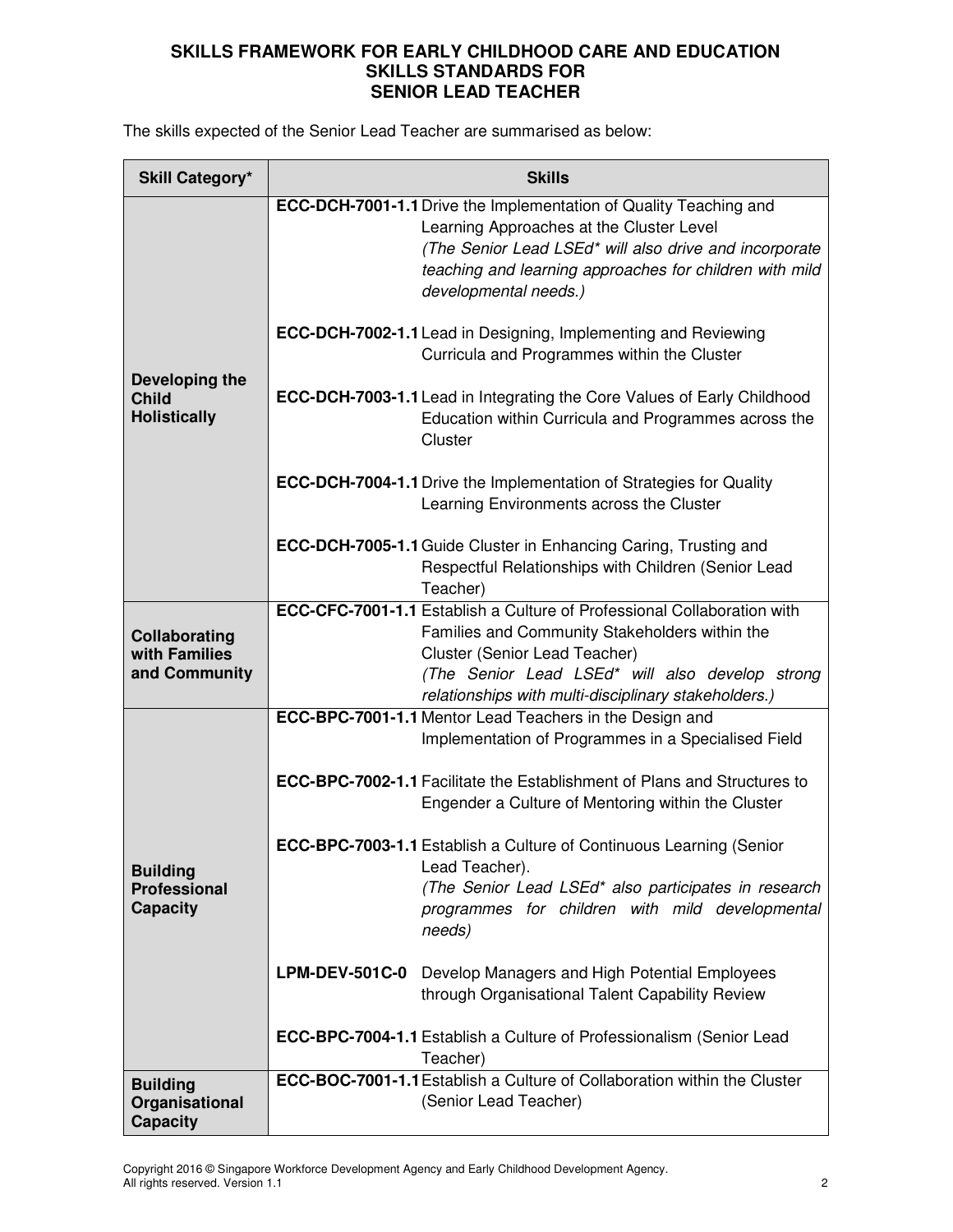|  | <b>LPM-PER-501C-0</b> Develop Self to Maintain Professional Competence at |
|--|---------------------------------------------------------------------------|
|  | Senior Management Level                                                   |

\* The definition of the ECCE Skill Category can be found in Annex 1.

The required performance needed to demonstrate achievement of each skill is further developed in terms of the 5 domains (Knowledge and Analysis, Application and Adaptation, Innovation and Value Creation, Social Intelligence and Ethics, and Learning to Learn), and the critical circumstances and contexts that the skill may be demonstrated (Range of Application). The detailed definitions of the 5 domains can be found in Annex 1.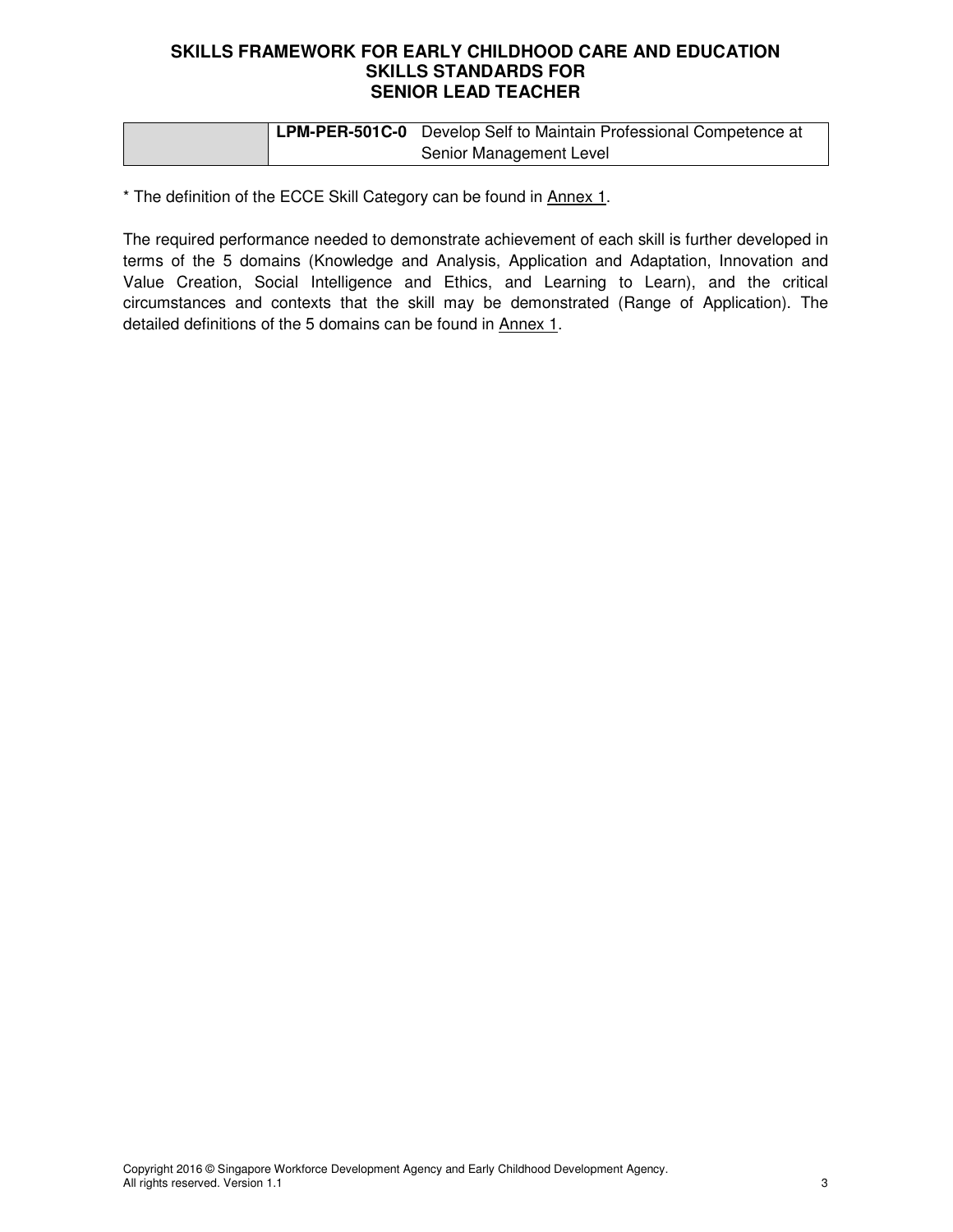|                                                                                                                                                                                                                            |                                                                                                                                                                                                                                                                                                                                                                                                                                                                                                                                                             | <b>Skill Category</b>                                           | Developing the Child                                                                                                                                                                                                                                                                                                                                            |
|----------------------------------------------------------------------------------------------------------------------------------------------------------------------------------------------------------------------------|-------------------------------------------------------------------------------------------------------------------------------------------------------------------------------------------------------------------------------------------------------------------------------------------------------------------------------------------------------------------------------------------------------------------------------------------------------------------------------------------------------------------------------------------------------------|-----------------------------------------------------------------|-----------------------------------------------------------------------------------------------------------------------------------------------------------------------------------------------------------------------------------------------------------------------------------------------------------------------------------------------------------------|
| <b>Skill Code</b>                                                                                                                                                                                                          | ECC-DCH-7001-1.1                                                                                                                                                                                                                                                                                                                                                                                                                                                                                                                                            |                                                                 | Holistically                                                                                                                                                                                                                                                                                                                                                    |
|                                                                                                                                                                                                                            |                                                                                                                                                                                                                                                                                                                                                                                                                                                                                                                                                             | <b>Sub-Skill Category</b><br>(where applicable)                 |                                                                                                                                                                                                                                                                                                                                                                 |
| <b>Skill</b>                                                                                                                                                                                                               |                                                                                                                                                                                                                                                                                                                                                                                                                                                                                                                                                             |                                                                 | Drive the Implementation of Quality Teaching and Learning                                                                                                                                                                                                                                                                                                       |
| <b>Skill Description</b>                                                                                                                                                                                                   | <b>Approaches at the Cluster Level</b>                                                                                                                                                                                                                                                                                                                                                                                                                                                                                                                      |                                                                 |                                                                                                                                                                                                                                                                                                                                                                 |
|                                                                                                                                                                                                                            | This skill describes the ability to apply strategies to drive the successful<br>implementation of quality teaching and learning approaches within a<br>cluster. It also includes designing robust processes to evaluate and<br>review teaching and learning approaches, reflecting on current structures<br>and strategies adopted to facilitate innovations in the cluster, driving<br>collaborations among centres to enhance quality of teaching and<br>learning, and building a culture of innovation in teaching and learning at<br>the cluster level. |                                                                 |                                                                                                                                                                                                                                                                                                                                                                 |
|                                                                                                                                                                                                                            |                                                                                                                                                                                                                                                                                                                                                                                                                                                                                                                                                             | learning approaches for children with mild developmental needs. | The Senior Lead LSEd* will also drive and incorporate teaching and                                                                                                                                                                                                                                                                                              |
| Knowledge and<br><b>Analysis</b><br>It refers to gathering,<br>cognitive processing,<br>integration and inspection<br>of facts and information<br>required to perform the<br>work tasks and activities.                    | The ability to understand:<br>and learning approaches<br>$\bullet$<br>approaches across a cluster<br>$\bullet$<br>education                                                                                                                                                                                                                                                                                                                                                                                                                                 | review teaching and learning approaches                         | Underlying principles of successful implementation of quality teaching<br>Strategies to drive successful implementation of teaching and learning<br>Key considerations when designing robust processes to evaluate and<br>Current research and key trends in child development, teaching and<br>learning, and curriculum leadership in early childhood care and |
| <b>Application and</b><br><b>Adaptation</b><br>It refers to the ability to<br>perform the work tasks<br>and activities required of<br>the occupation, and the<br>ability to react to and<br>manage the changes at<br>work. | The ability to:<br>Ensure successful implementation of innovative teaching and learning<br>approaches across a cluster of centres<br>Design robust processes to evaluate and review teaching and learning<br>٠<br>approaches<br>Enhance innovative teaching and learning approaches based on<br>current research and key trends across a cluster of centres                                                                                                                                                                                                 |                                                                 |                                                                                                                                                                                                                                                                                                                                                                 |
| <b>Innovation and</b>                                                                                                                                                                                                      | The ability to:                                                                                                                                                                                                                                                                                                                                                                                                                                                                                                                                             |                                                                 |                                                                                                                                                                                                                                                                                                                                                                 |
| <b>Value Creation</b><br>It refers to the ability to<br>generate purposive ideas<br>to improve work<br>performance and/or<br>enhance business values<br>that are aligned to<br>organisational goals.                       | cluster of centres                                                                                                                                                                                                                                                                                                                                                                                                                                                                                                                                          |                                                                 | Create a culture of innovation in teaching and learning across a                                                                                                                                                                                                                                                                                                |
| <b>Social Intelligence</b>                                                                                                                                                                                                 | The ability to:                                                                                                                                                                                                                                                                                                                                                                                                                                                                                                                                             |                                                                 |                                                                                                                                                                                                                                                                                                                                                                 |
| and Ethics<br>It refers to the ability to<br>use affective factors in<br>leadership, relationship<br>and diversity<br>management guided by<br>professional codes of                                                        |                                                                                                                                                                                                                                                                                                                                                                                                                                                                                                                                                             | learning through innovative approaches                          | Drive collaborations among centres to enhance quality of teaching and                                                                                                                                                                                                                                                                                           |

Copyright 2016 © Singapore Workforce Development Agency and Early Childhood Development Agency. All rights reserved. Version 1.1 4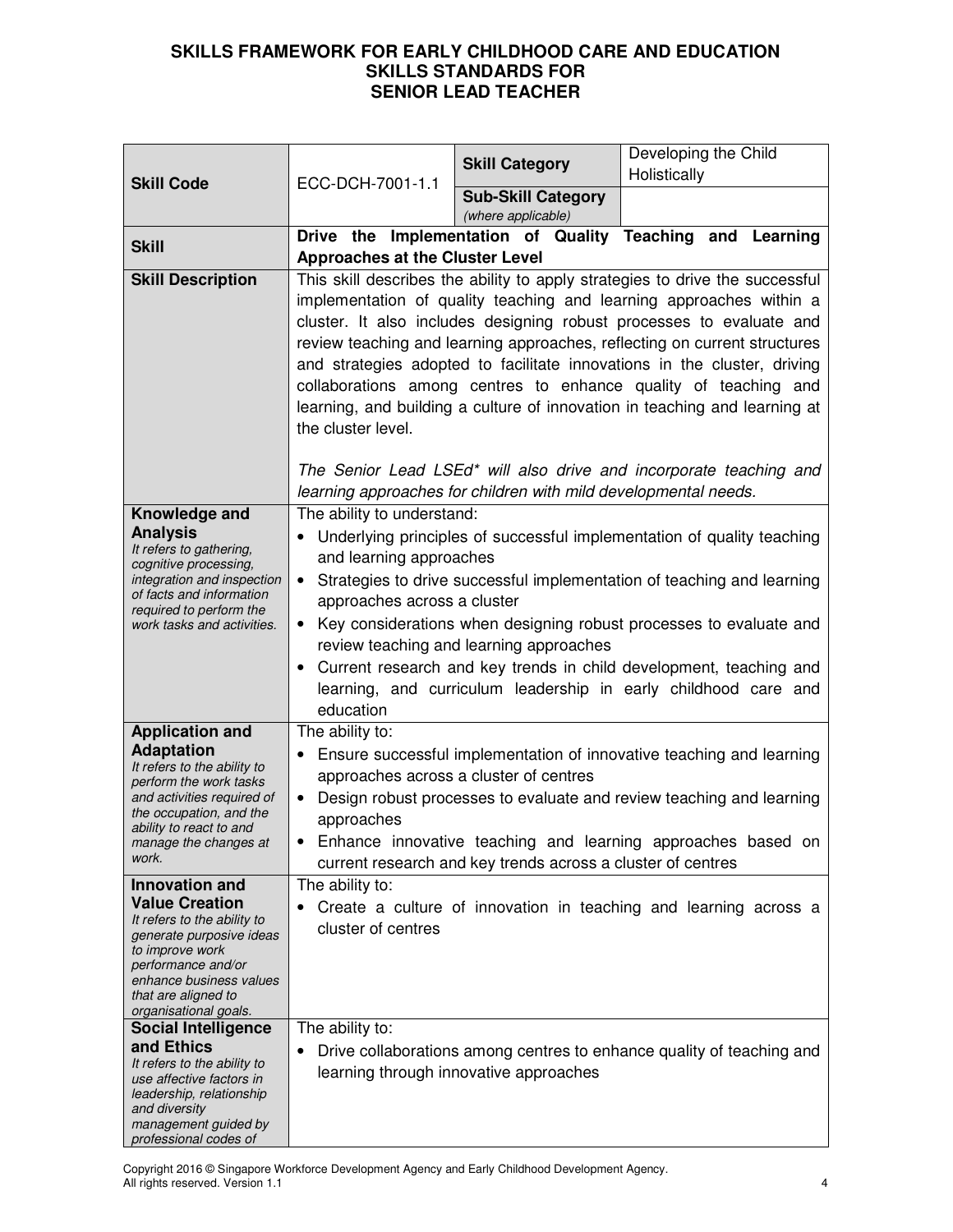| ethics.                                                                                                                                                   |                                                                                                                                                                                                                                                                                                                                                                                                                                                         |
|-----------------------------------------------------------------------------------------------------------------------------------------------------------|---------------------------------------------------------------------------------------------------------------------------------------------------------------------------------------------------------------------------------------------------------------------------------------------------------------------------------------------------------------------------------------------------------------------------------------------------------|
| <b>Learning to Learn</b><br>It refers to the ability to<br>develop and improve<br>one's self within and<br>outside of one's area of<br>work.              | The ability to:<br>• Reflect on current structures and strategies adopted to facilitate<br>innovations in the cluster                                                                                                                                                                                                                                                                                                                                   |
| Range of<br><b>Application</b><br>(where applicable)<br>It refers to the critical<br>circumstances and<br>contexts that the skill<br>may be demonstrated. | Key considerations when designing robust processes to evaluate and<br>review teaching and learning approaches may include, but are not limited<br>to:<br>• Age and developmentally appropriate approaches<br>Incorporation of a keen understanding of children's prior knowledge<br>Incorporation of PRAISE dispositions<br>Application of iTeach principles<br>Utilisation of a range of approaches (e.g. child-directed, guided,<br>teacher-directed) |

\*Skills for Senior Lead Learning Support Educators (LSEds) will be updated in this Skill Standard at a later stage.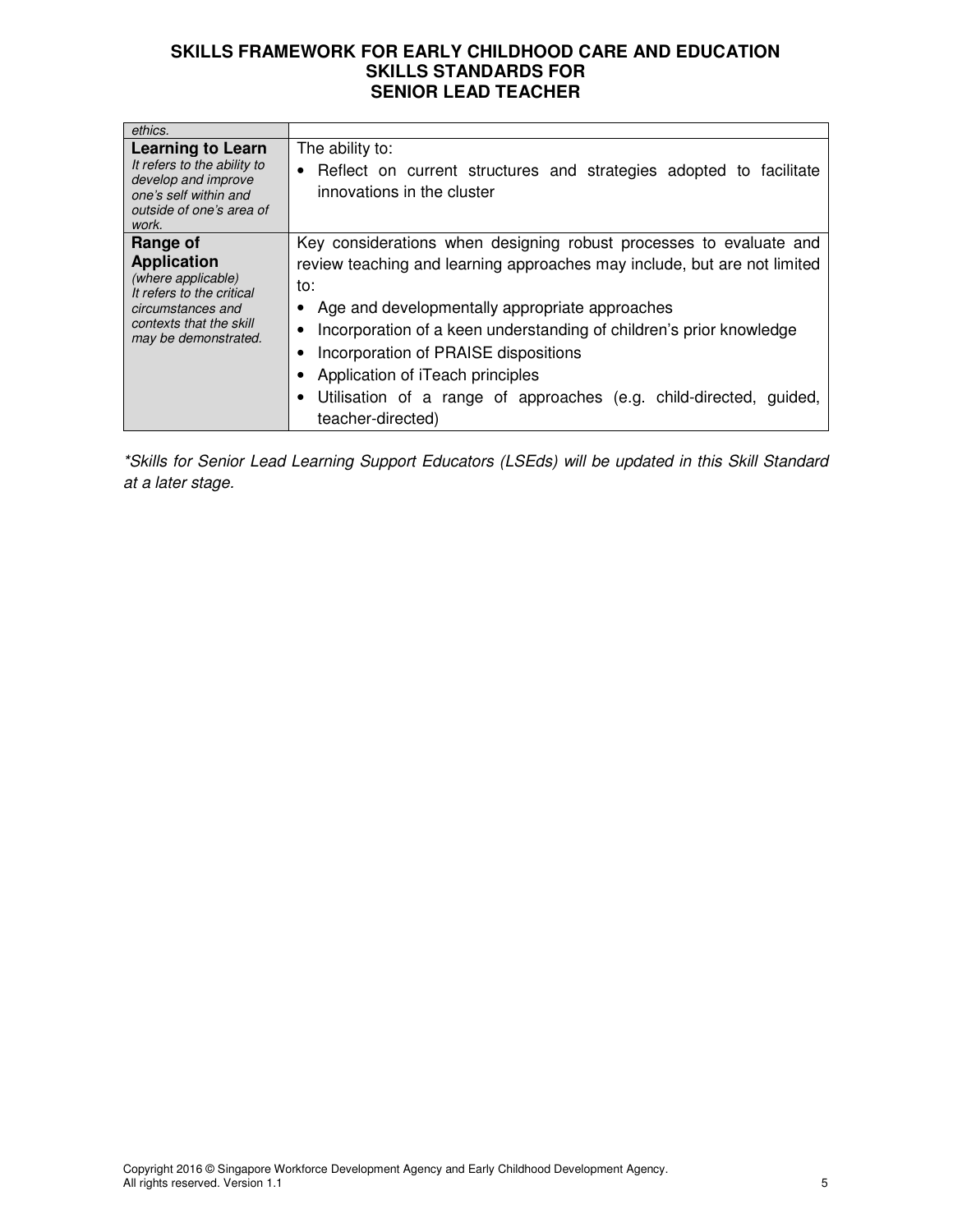|                                                                                                                                                                                                                            | ECC-DCH-7002-1.1                                                                                                                                                                                                                                                                                                                                                                                                                                                                                                                                                | <b>Skill Category</b>                                 | Developing the Child<br>Holistically                               |
|----------------------------------------------------------------------------------------------------------------------------------------------------------------------------------------------------------------------------|-----------------------------------------------------------------------------------------------------------------------------------------------------------------------------------------------------------------------------------------------------------------------------------------------------------------------------------------------------------------------------------------------------------------------------------------------------------------------------------------------------------------------------------------------------------------|-------------------------------------------------------|--------------------------------------------------------------------|
| <b>Skill Code</b>                                                                                                                                                                                                          |                                                                                                                                                                                                                                                                                                                                                                                                                                                                                                                                                                 | <b>Sub-Skill Category</b><br>(where applicable)       |                                                                    |
| <b>Skill</b>                                                                                                                                                                                                               | <b>Programmes within the Cluster</b>                                                                                                                                                                                                                                                                                                                                                                                                                                                                                                                            |                                                       | Lead in Designing, Implementing and Reviewing Curricula and        |
| <b>Skill Description</b>                                                                                                                                                                                                   | This skill describes the ability to apply appropriate strategies to lead in<br>the design, implementation, review and improvement of curricula and<br>programmes aligned to the goals and objectives of each centre within the<br>cluster. It also includes supporting the establishment of structures and<br>processes for continuous enhancement of curricula and programmes,<br>through engaging in action research, and developing a culture of<br>reflective thinking and shared learning across centres to improve cluster's<br>curricula and programmes. |                                                       |                                                                    |
| Knowledge and<br><b>Analysis</b><br>It refers to gathering,<br>cognitive processing,<br>integration and inspection<br>of facts and information<br>required to perform the<br>work tasks and activities.                    | The ability to understand:<br>Curriculum and programme design and its components<br>The goals and objectives of curricula and programmes of each centre<br>within the cluster<br>Indicators of effective curricula and programmes<br>$\bullet$<br>Strategies to lead in the design, implementation and review of<br>curricula and programmes<br>Current research and key trends in curricula and programme design<br>$\bullet$                                                                                                                                  |                                                       |                                                                    |
| <b>Application and</b><br><b>Adaptation</b><br>It refers to the ability to<br>perform the work tasks<br>and activities required of<br>the occupation, and the<br>ability to react to and<br>manage the changes at<br>work. | The ability to:<br>Design curricula and programmes within the cluster, based on current<br>research and key trends<br>Support in the establishment of structures and processes for<br>$\bullet$<br>continuous enhancement of curricula and programmes<br>Lead in the implementation, review and improvement of curricula and<br>programmes aligned to the goals and objectives of each centre within<br>the cluster                                                                                                                                             |                                                       |                                                                    |
| <b>Innovation and</b>                                                                                                                                                                                                      | N/A                                                                                                                                                                                                                                                                                                                                                                                                                                                                                                                                                             |                                                       |                                                                    |
| <b>Value Creation</b><br>It refers to the ability to<br>generate purposive ideas<br>to improve work<br>performance and/or<br>enhance business values<br>that are aligned to<br>organisational goals.                       |                                                                                                                                                                                                                                                                                                                                                                                                                                                                                                                                                                 |                                                       |                                                                    |
| <b>Social Intelligence</b>                                                                                                                                                                                                 | The ability to:                                                                                                                                                                                                                                                                                                                                                                                                                                                                                                                                                 |                                                       |                                                                    |
| and Ethics<br>It refers to the ability to<br>use affective factors in<br>leadership, relationship<br>and diversity<br>management guided by<br>professional codes of<br>ethics.                                             |                                                                                                                                                                                                                                                                                                                                                                                                                                                                                                                                                                 | centres to improve cluster's curricula and programmes | Create a culture of reflective thinking and shared learning across |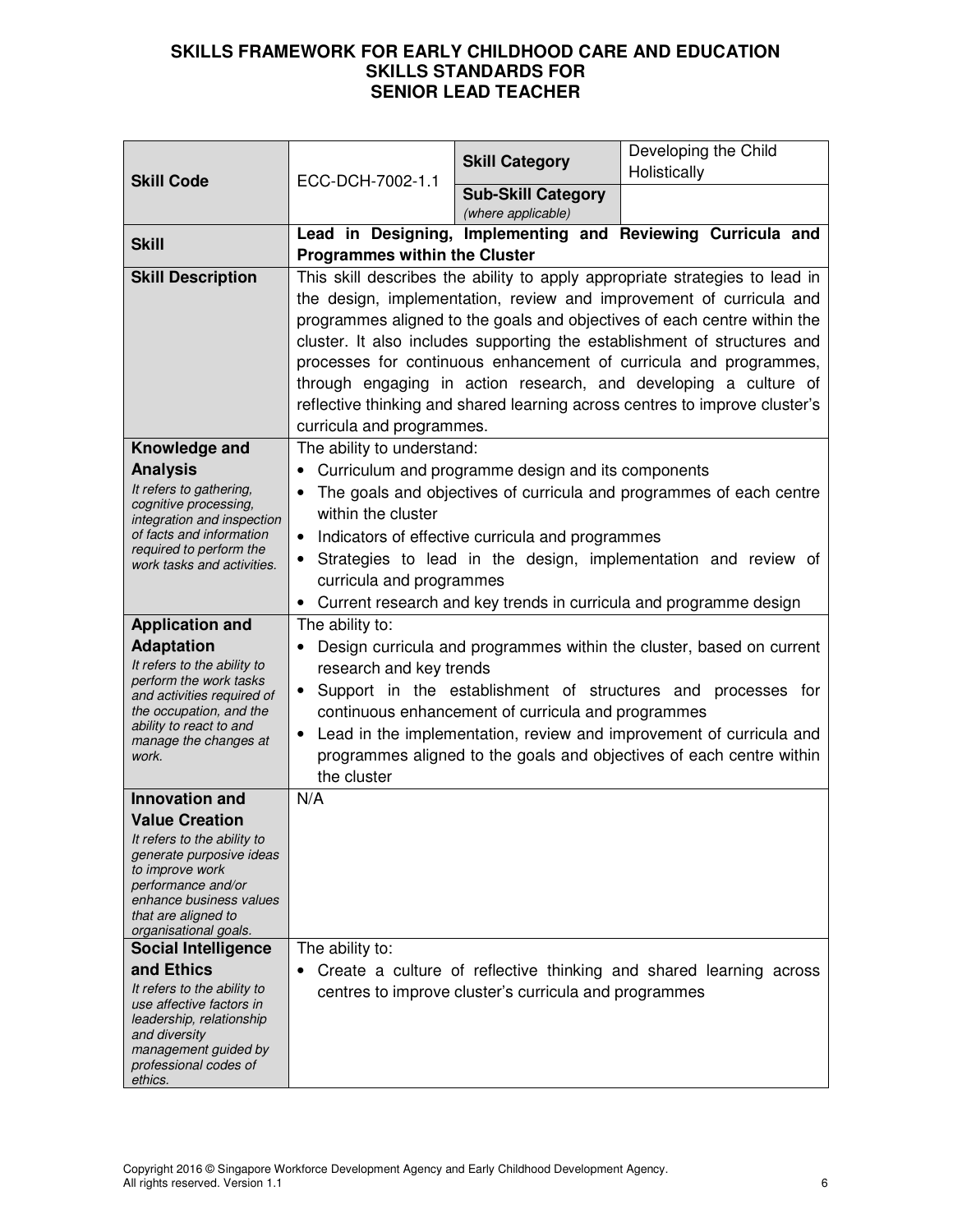| <b>Learning to Learn</b><br>It refers to the ability to<br>develop and improve<br>one's self within and<br>outside of one's area of<br>work.              | Engage in action research on the support structures needed for proper<br>$\bullet$<br>implementation of curricula and programmes                                                                                                                                                                                                                                                                                                                                                                                                  |
|-----------------------------------------------------------------------------------------------------------------------------------------------------------|-----------------------------------------------------------------------------------------------------------------------------------------------------------------------------------------------------------------------------------------------------------------------------------------------------------------------------------------------------------------------------------------------------------------------------------------------------------------------------------------------------------------------------------|
| Range of<br><b>Application</b><br>(where applicable)<br>It refers to the critical<br>circumstances and<br>contexts that the skill<br>may be demonstrated. | Strategies to lead the design, implementation and review of curricula and<br>programmes may include, but are not limited to:<br>Having conversations with the Senior Centre Leader and centre staff<br>on resources needed for curricula and programmes<br>• Providing guidance to Lead Teachers on change management<br>Addressing hurdles and road blocks in the implementation of curricula<br>and programmes<br>curricula<br>Ensuring<br>the<br>that<br>and<br>programmes<br>are<br>and<br>age<br>developmentally appropriate |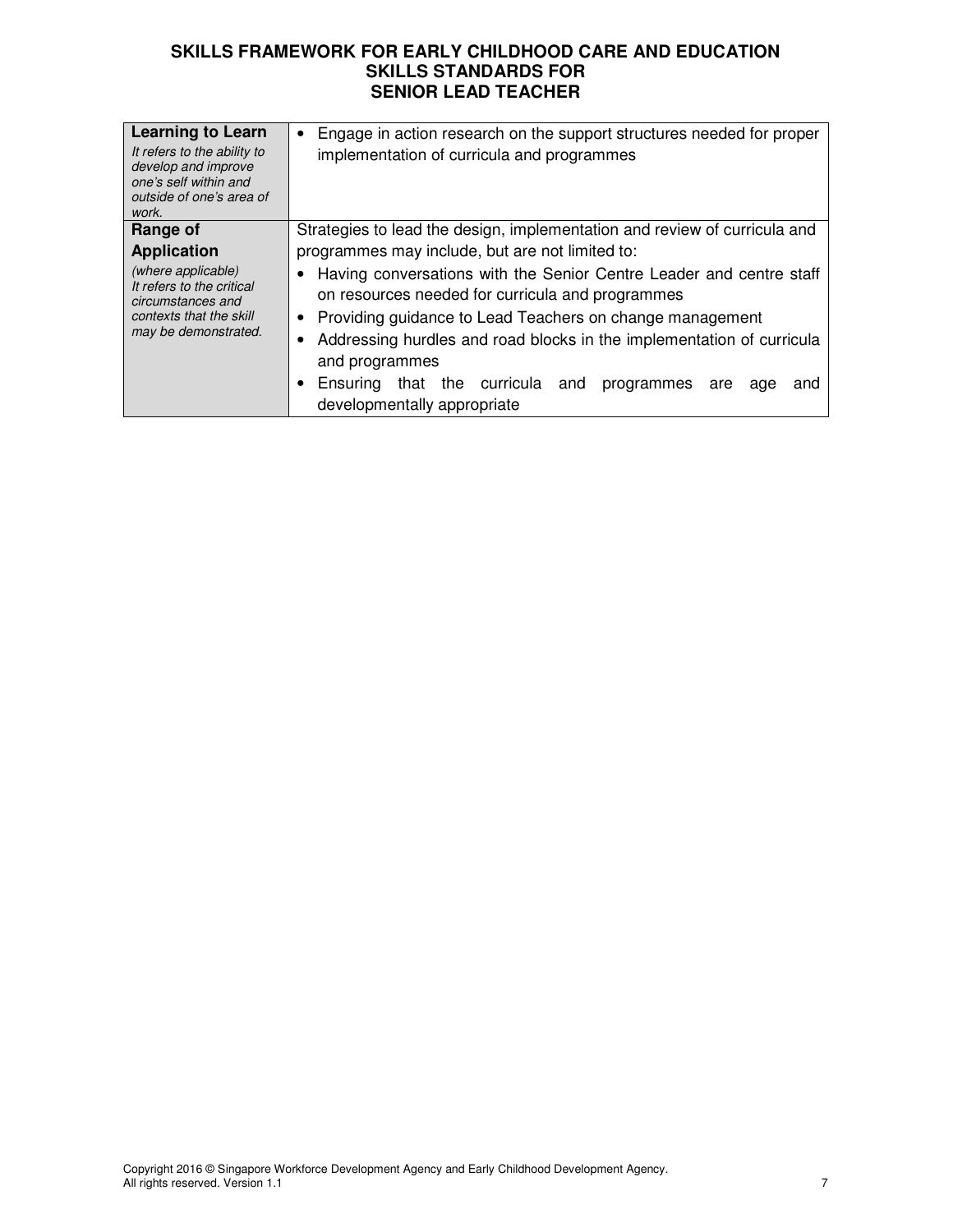|                                                      |                                                                                                                                       | <b>Skill Category</b>                                       | Developing the Child<br>Holistically                                                                                                         |
|------------------------------------------------------|---------------------------------------------------------------------------------------------------------------------------------------|-------------------------------------------------------------|----------------------------------------------------------------------------------------------------------------------------------------------|
| <b>Skill Code</b>                                    | ECC-DCH-7003-1.1                                                                                                                      | <b>Sub-Skill Category</b>                                   |                                                                                                                                              |
|                                                      |                                                                                                                                       | (where applicable)                                          |                                                                                                                                              |
| <b>Skill</b>                                         | Lead in Integrating the Core Values of Early Childhood Education                                                                      |                                                             |                                                                                                                                              |
|                                                      | within Curricula and Programmes across the Cluster<br>This skill describes the ability to apply strategies to lead in the integration |                                                             |                                                                                                                                              |
| <b>Skill Description</b>                             |                                                                                                                                       |                                                             | of the core values of early childhood education (as outlined in the                                                                          |
|                                                      |                                                                                                                                       |                                                             | relevant curriculum frameworks utilised in Singapore) within curricula and                                                                   |
|                                                      |                                                                                                                                       |                                                             | programmes within the cluster. It also includes determining educational                                                                      |
|                                                      |                                                                                                                                       |                                                             | goals and focus on values education and establishing a systematic                                                                            |
|                                                      |                                                                                                                                       |                                                             | centre-based structure and framework for the integration of values                                                                           |
|                                                      |                                                                                                                                       |                                                             | education into curricula and programmes, in centres at the cluster level. It                                                                 |
|                                                      |                                                                                                                                       |                                                             | also includes designing and implementing curricula and programmes that                                                                       |
|                                                      |                                                                                                                                       |                                                             | inculcate the core values of early childhood education, establishing<br>platforms for sharing of best practices, and inspiring Lead Teachers |
|                                                      |                                                                                                                                       |                                                             | within a cluster to role model and uphold the values that the centre aims                                                                    |
|                                                      | to imbue.                                                                                                                             |                                                             |                                                                                                                                              |
| Knowledge and                                        | The ability to understand:                                                                                                            |                                                             |                                                                                                                                              |
| <b>Analysis</b>                                      |                                                                                                                                       |                                                             | Core values of early childhood education (as outlined in the relevant                                                                        |
| It refers to gathering,<br>cognitive processing,     |                                                                                                                                       | curriculum framewords utilised in Singapore)                |                                                                                                                                              |
| integration and inspection                           | Strategies to design and implement curricula and programmes that                                                                      |                                                             |                                                                                                                                              |
| of facts and information<br>required to perform the  | inculcate the core values of early childhood education across the                                                                     |                                                             |                                                                                                                                              |
| work tasks and activities.                           | cluster                                                                                                                               |                                                             |                                                                                                                                              |
| <b>Application and</b><br><b>Adaptation</b>          | The ability to:                                                                                                                       |                                                             |                                                                                                                                              |
| It refers to the ability to                          |                                                                                                                                       | Determine educational goals and focus for values education  | Establish a systematic centre-based structure and framework for the                                                                          |
| perform the work tasks<br>and activities required of |                                                                                                                                       |                                                             | integration of values education into curricula and programmes within                                                                         |
| the occupation, and the                              | the cluster                                                                                                                           |                                                             |                                                                                                                                              |
| ability to react to and<br>manage the changes at     |                                                                                                                                       |                                                             | Design and implement curricula and programmes within the cluster                                                                             |
| work.                                                |                                                                                                                                       | that inculcate the core values of early childhood education |                                                                                                                                              |
| Innovation and                                       | The ability to:                                                                                                                       |                                                             |                                                                                                                                              |
| <b>Value Creation</b><br>It refers to the ability to |                                                                                                                                       |                                                             | Lead in pedagogical innovation to enhance values-driven programmes                                                                           |
| generate purposive ideas                             | in centres at the cluster level                                                                                                       |                                                             |                                                                                                                                              |
| to improve work<br>performance and/or                |                                                                                                                                       |                                                             |                                                                                                                                              |
| enhance business values<br>that are aligned to       |                                                                                                                                       |                                                             |                                                                                                                                              |
| organisational goals.                                |                                                                                                                                       |                                                             |                                                                                                                                              |
| <b>Social Intelligence</b><br>and Ethics             | The ability to:                                                                                                                       |                                                             |                                                                                                                                              |
| It refers to the ability to                          |                                                                                                                                       |                                                             | Inspire Lead Teachers within a cluster to uphold and integrate the                                                                           |
| use affective factors in<br>leadership, relationship | approaches                                                                                                                            |                                                             | core values of early childhood education into teaching and learning                                                                          |
| and diversity                                        | ٠                                                                                                                                     |                                                             | Inspire centre staff to role model the values that the centre aims to                                                                        |
| management guided by<br>professional codes of        | imbue                                                                                                                                 |                                                             |                                                                                                                                              |
| ethics.                                              |                                                                                                                                       |                                                             |                                                                                                                                              |
| Learning to Learn<br>It refers to the ability to     | The ability to:                                                                                                                       |                                                             |                                                                                                                                              |
| develop and improve                                  | $\bullet$                                                                                                                             |                                                             | Establish platforms for sharing of best practices in the design and                                                                          |

Copyright 2016 © Singapore Workforce Development Agency and Early Childhood Development Agency. All rights reserved. Version 1.1 8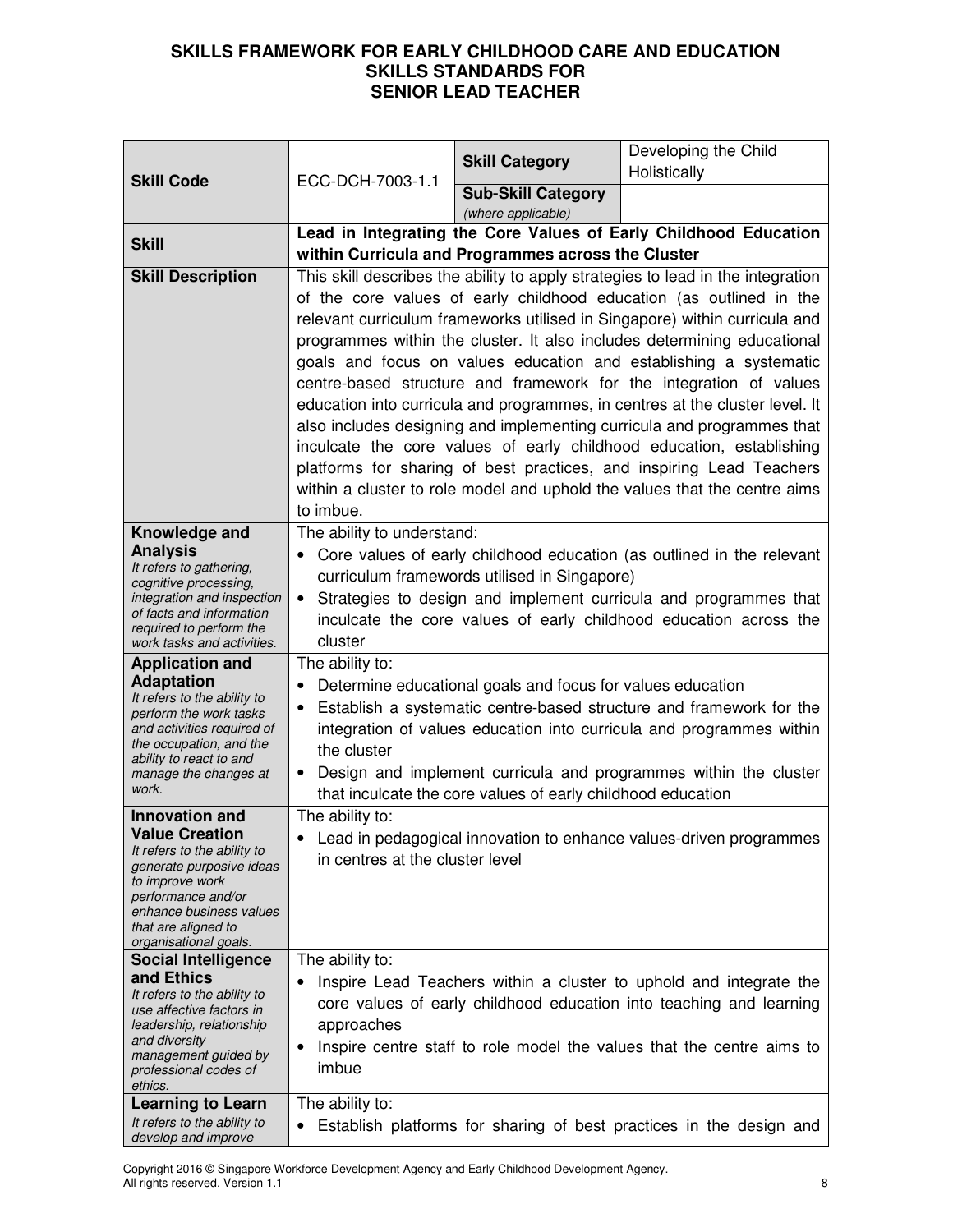| one's self within and     | implementation of centre-wide curricula and programmes                  |
|---------------------------|-------------------------------------------------------------------------|
| outside of one's area of  | that                                                                    |
| work.                     | inculcate the core values of early childhood education                  |
| Range of                  | Determining educational goals and focus for values education may        |
| <b>Application</b>        | include, but are not limited to:                                        |
| (where applicable)        | • Conversations with centre staff on pedagogies for the integration of  |
| It refers to the critical | core values of early childhood education                                |
| circumstances and         | Ensuring policies and structures support the inculcation of core values |
| contexts that the skill   | $\bullet$                                                               |
| may be demonstrated.      | of early childhood education                                            |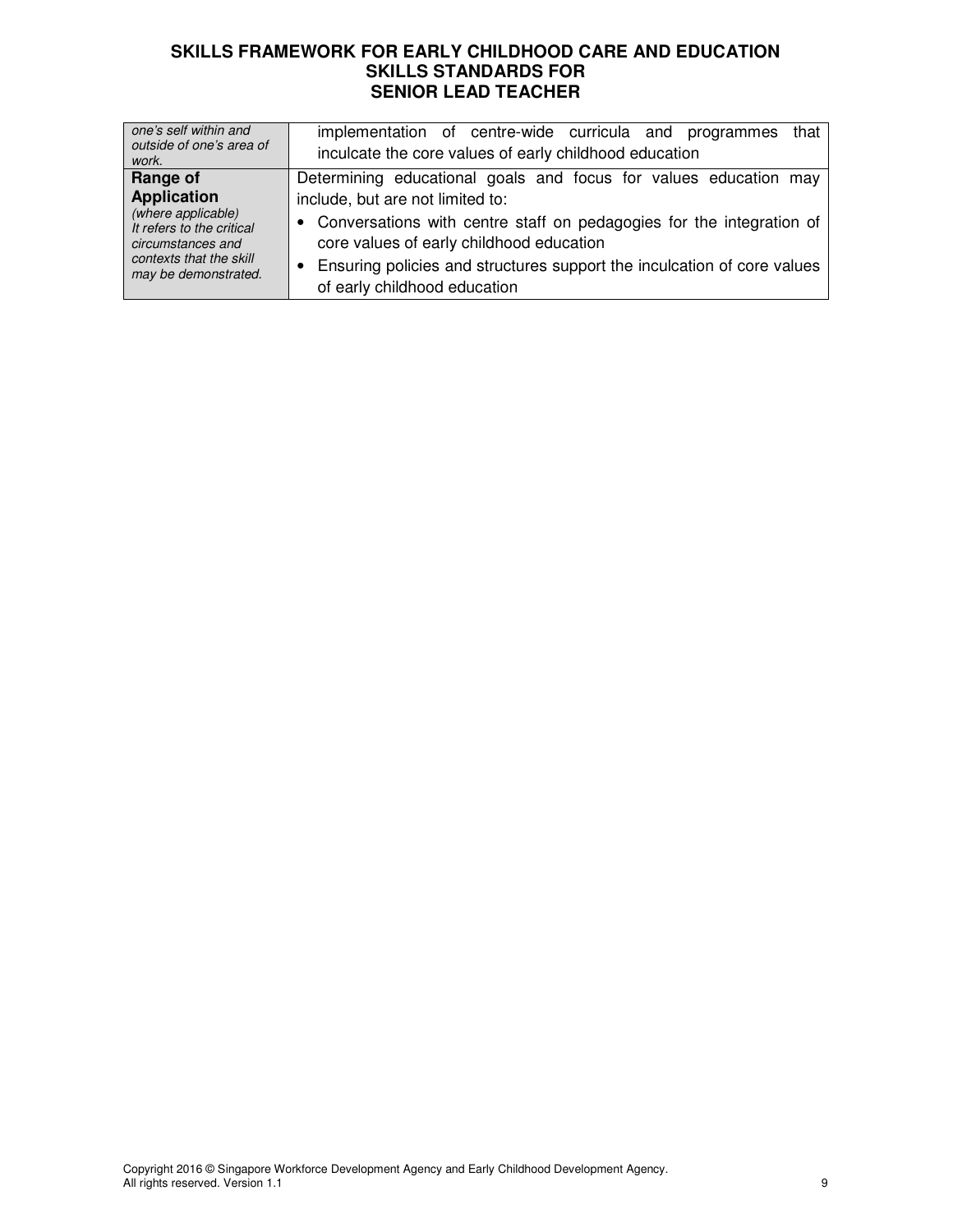|                                                         |                                        | <b>Skill Category</b>                                            | Developing the Child<br>Holistically                                                                                                        |
|---------------------------------------------------------|----------------------------------------|------------------------------------------------------------------|---------------------------------------------------------------------------------------------------------------------------------------------|
| <b>Skill Code</b>                                       | ECC-DCH-7004-1.1                       | <b>Sub-Skill Category</b>                                        |                                                                                                                                             |
|                                                         |                                        | (where applicable)                                               |                                                                                                                                             |
| <b>Skill</b>                                            |                                        |                                                                  | Drive the Implementation of Strategies for Quality Learning                                                                                 |
|                                                         | <b>Environments across the Cluster</b> |                                                                  |                                                                                                                                             |
| <b>Skill Description</b>                                |                                        |                                                                  | This skill describes the ability to drive the planning and development of                                                                   |
|                                                         |                                        |                                                                  | strategies for quality learning environments across the cluster. It also                                                                    |
|                                                         |                                        |                                                                  | includes developing systemic and strategic long-term plans, and<br>facilitating professional dialogues among centres to review, analyse and |
|                                                         |                                        |                                                                  | enhance strategies for quality learning environments, aligned to centre's                                                                   |
|                                                         |                                        |                                                                  | vision, mission and values. It also includes developing a good sense of                                                                     |
|                                                         |                                        |                                                                  | awareness of own values in relation to a quality learning environment.                                                                      |
| Knowledge and                                           | The ability to understand:             |                                                                  |                                                                                                                                             |
| <b>Analysis</b>                                         | $\bullet$                              | The rationale behind a quality learning environment for children |                                                                                                                                             |
| It refers to gathering,                                 | $\bullet$                              |                                                                  | Strategies to drive the planning and development of strategies for                                                                          |
| cognitive processing,<br>integration and inspection     |                                        | quality learning environments across a cluster                   |                                                                                                                                             |
| of facts and information                                | $\bullet$                              |                                                                  | Current research and key trends on high quality early childhood                                                                             |
| required to perform the<br>work tasks and activities.   | learning environments                  |                                                                  |                                                                                                                                             |
| <b>Application and</b>                                  | The ability to:                        |                                                                  |                                                                                                                                             |
| <b>Adaptation</b>                                       |                                        |                                                                  | Develop systemic and strategic long-term plans to review and improve                                                                        |
| It refers to the ability to                             |                                        |                                                                  | the quality of the learning environment, aligned to centre's teaching                                                                       |
| perform the work tasks<br>and activities required of    |                                        |                                                                  | and learning philosophy and vision, mission and values for centres                                                                          |
| the occupation, and the                                 | within a cluster                       |                                                                  |                                                                                                                                             |
| ability to react to and<br>manage the changes at        | $\bullet$                              | Analyse, review and enhance strategies for quality               | learning                                                                                                                                    |
| work.                                                   | environments across the cluster        |                                                                  |                                                                                                                                             |
| <b>Innovation and</b>                                   | N/A                                    |                                                                  |                                                                                                                                             |
| <b>Value Creation</b>                                   |                                        |                                                                  |                                                                                                                                             |
| It refers to the ability to<br>generate purposive ideas |                                        |                                                                  |                                                                                                                                             |
| to improve work                                         |                                        |                                                                  |                                                                                                                                             |
| performance and/or<br>enhance business values           |                                        |                                                                  |                                                                                                                                             |
| that are aligned to                                     |                                        |                                                                  |                                                                                                                                             |
| organisational goals.<br><b>Social Intelligence</b>     | The ability to:                        |                                                                  |                                                                                                                                             |
| and Ethics                                              |                                        |                                                                  | Facilitate professional dialogues among centres to analyse and                                                                              |
| It refers to the ability to                             |                                        | enhance classroom learning environments                          |                                                                                                                                             |
| use affective factors in<br>leadership, relationship    |                                        |                                                                  |                                                                                                                                             |
| and diversity                                           |                                        |                                                                  |                                                                                                                                             |
| management guided by<br>professional codes of           |                                        |                                                                  |                                                                                                                                             |
| ethics.                                                 |                                        |                                                                  |                                                                                                                                             |
| <b>Learning to Learn</b>                                | The ability to:                        |                                                                  |                                                                                                                                             |
| It refers to the ability to<br>develop and improve      |                                        |                                                                  | Develop a good sense of awareness of own values in relation to a                                                                            |
| one's self within and                                   | quality learning environment           |                                                                  |                                                                                                                                             |
| outside of one's area of<br>work.                       |                                        |                                                                  |                                                                                                                                             |
| Range of                                                |                                        |                                                                  | Values in relation to a quality learning environment may include, but are                                                                   |
| <b>Application</b>                                      | not limited to:                        |                                                                  |                                                                                                                                             |

Copyright 2016 © Singapore Workforce Development Agency and Early Childhood Development Agency. All rights reserved. Version 1.1 10 and the server of the server of the server of the server of the server of the server of the server of the server of the server of the server of the server of the server of the server of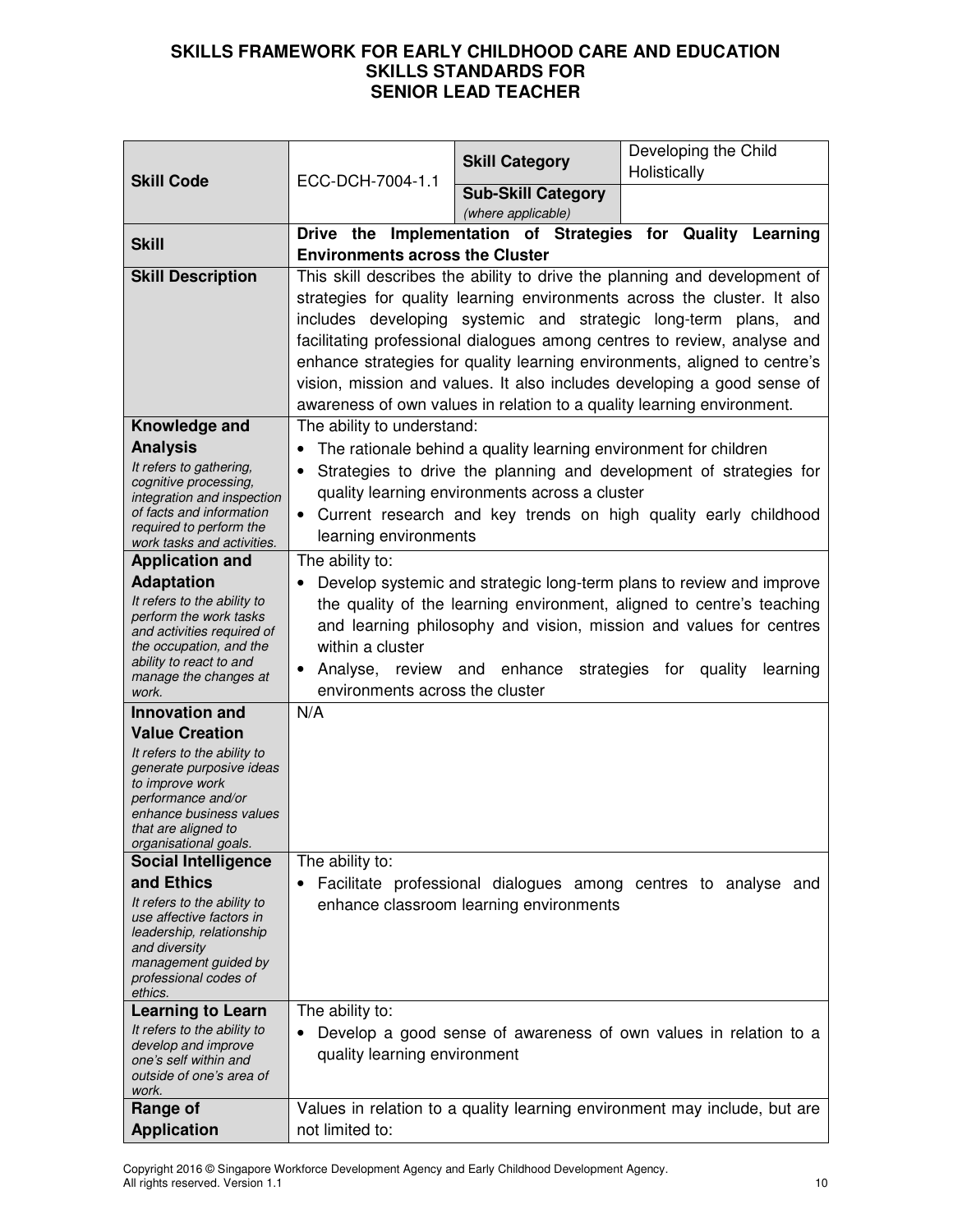| (where applicable)                             | Trusting that children can learn through the environment                 |
|------------------------------------------------|--------------------------------------------------------------------------|
| It refers to the critical<br>circumstances and | Believing in the importance of providing an environment that facilitates |
| contexts that the skill                        | self-directed learning and promotes independence in children             |
| may be demonstrated.                           |                                                                          |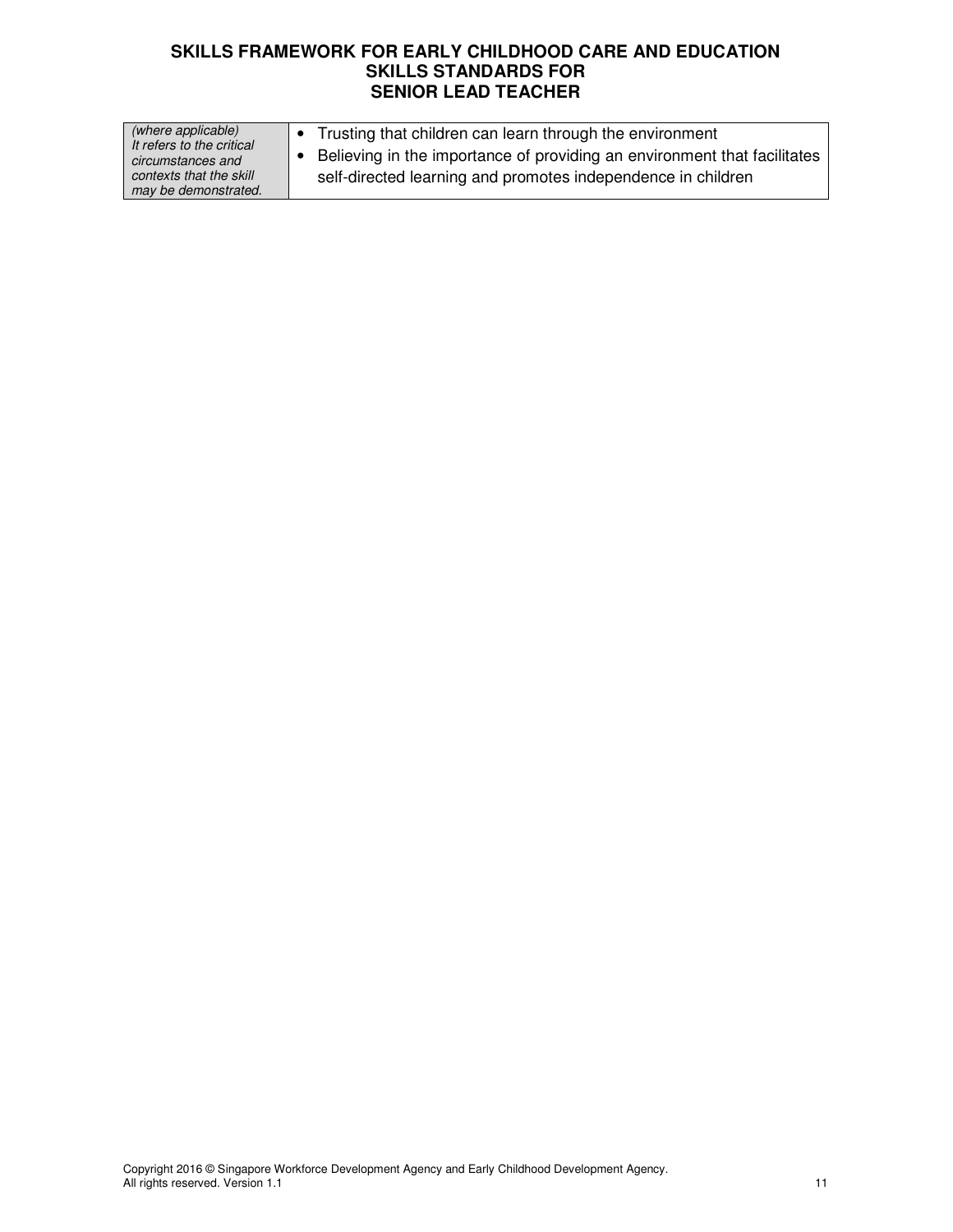|                                                           |                                                                                                                                       | <b>Skill Category</b>                                                  | Developing the Child                                                        |
|-----------------------------------------------------------|---------------------------------------------------------------------------------------------------------------------------------------|------------------------------------------------------------------------|-----------------------------------------------------------------------------|
| <b>Skill Code</b>                                         | ECC-DCH-7005-1.1                                                                                                                      |                                                                        | Holistically                                                                |
|                                                           |                                                                                                                                       | <b>Sub-Skill Category</b><br>(where applicable)                        |                                                                             |
| <b>Skill</b>                                              |                                                                                                                                       |                                                                        | Guide Cluster in Enhancing Caring, Trusting and Respectful                  |
|                                                           |                                                                                                                                       | <b>Relationships with Children (Senior Lead Teacher)</b>               |                                                                             |
| <b>Skill Description</b>                                  |                                                                                                                                       |                                                                        | This skill describes the ability to guide Lead Teachers in their efforts to |
|                                                           |                                                                                                                                       |                                                                        | mentor colleagues in establishing structures to facilitate and enhance      |
|                                                           |                                                                                                                                       |                                                                        | interactions and relationships with children. It also includes leading      |
|                                                           |                                                                                                                                       |                                                                        | professional and networked learning communities on fostering and            |
|                                                           |                                                                                                                                       | enhancing caring, trusting and respectful relationships with children. |                                                                             |
| Knowledge and<br><b>Analysis</b>                          | The ability to understand:                                                                                                            |                                                                        |                                                                             |
| It refers to gathering,                                   |                                                                                                                                       |                                                                        | Current research, key trends and best practices for interactions and        |
| cognitive processing,                                     | relationships with children                                                                                                           |                                                                        |                                                                             |
| integration and inspection<br>of facts and information    | $\bullet$                                                                                                                             |                                                                        | Structures to facilitate interactions and the building of caring,           |
| required to perform the                                   |                                                                                                                                       | respectful and trusting relationships with children                    |                                                                             |
| work tasks and activities.<br><b>Application and</b>      | The ability to:                                                                                                                       |                                                                        |                                                                             |
| <b>Adaptation</b>                                         |                                                                                                                                       |                                                                        | Lead in establishing structures to facilitate interactions and the          |
| It refers to the ability to<br>perform the work tasks and |                                                                                                                                       |                                                                        | building of caring, respectful and trusting relationships with children,    |
| activities required of the                                |                                                                                                                                       |                                                                        |                                                                             |
| occupation, and the ability to<br>react to and manage the | based on current research, key trends and best practices<br>Guide Lead Teachers in their efforts to mentor colleagues in<br>$\bullet$ |                                                                        |                                                                             |
| changes at work.                                          |                                                                                                                                       | enhancing interactions and relationships with children                 |                                                                             |
| <b>Innovation and</b>                                     | N/A                                                                                                                                   |                                                                        |                                                                             |
| <b>Value Creation</b>                                     |                                                                                                                                       |                                                                        |                                                                             |
| It refers to the ability to<br>generate purposive ideas   |                                                                                                                                       |                                                                        |                                                                             |
| to improve work                                           |                                                                                                                                       |                                                                        |                                                                             |
| performance and/or<br>enhance business values             |                                                                                                                                       |                                                                        |                                                                             |
| that are aligned to                                       |                                                                                                                                       |                                                                        |                                                                             |
| organisational goals.<br><b>Social Intelligence</b>       | N/A                                                                                                                                   |                                                                        |                                                                             |
| and Ethics                                                |                                                                                                                                       |                                                                        |                                                                             |
| It refers to the ability to                               |                                                                                                                                       |                                                                        |                                                                             |
| use affective factors in<br>leadership, relationship      |                                                                                                                                       |                                                                        |                                                                             |
| and diversity                                             |                                                                                                                                       |                                                                        |                                                                             |
| management guided by<br>professional codes of             |                                                                                                                                       |                                                                        |                                                                             |
| ethics.                                                   |                                                                                                                                       |                                                                        |                                                                             |
| <b>Learning to Learn</b><br>It refers to the ability to   | The ability to:                                                                                                                       |                                                                        |                                                                             |
| develop and improve                                       |                                                                                                                                       | Facilitate professional and networked learning                         | communities on                                                              |
| one's self within and<br>outside of one's area of         |                                                                                                                                       |                                                                        | fostering and enhancing caring, trusting and respectful relationships       |
| work.                                                     | with children                                                                                                                         |                                                                        |                                                                             |
| Range of                                                  |                                                                                                                                       |                                                                        | Leading in establishing structures to facilitate interactions and the       |
| <b>Application</b><br>(where applicable)                  |                                                                                                                                       |                                                                        | building of caring, respectful and trusting relationships with children may |
| It refers to the critical                                 | include, but are not limited to:                                                                                                      |                                                                        |                                                                             |
| circumstances and<br>contexts that the skill              |                                                                                                                                       |                                                                        | Mentoring Lead Teachers to put in place structures to facilitate            |
| may be demonstrated.                                      |                                                                                                                                       | interactions. These structures may include:                            |                                                                             |
|                                                           |                                                                                                                                       |                                                                        | oSetting aside time for teachers to interact with children, including       |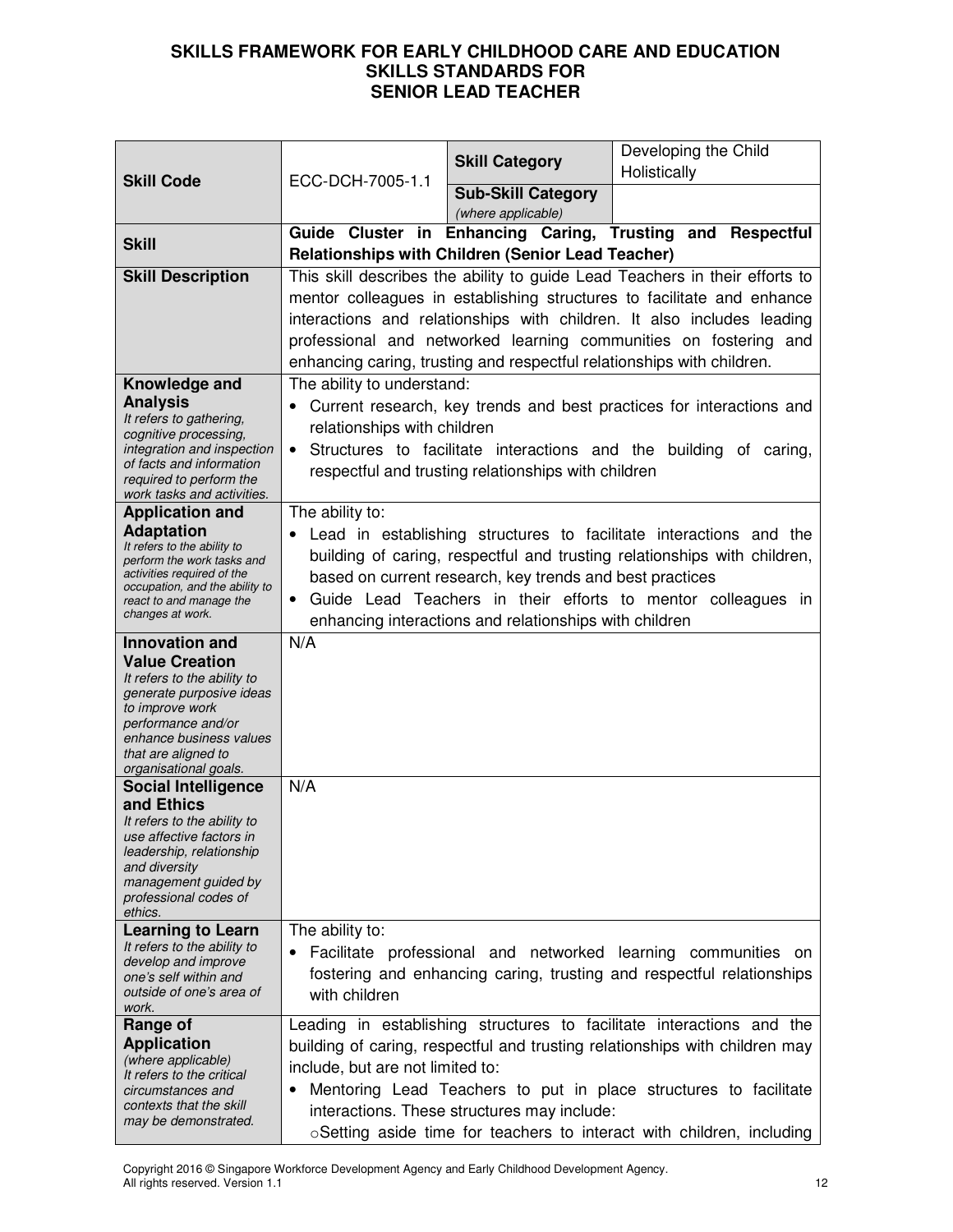| circle time                                                      |
|------------------------------------------------------------------|
| olntegration of interaction between children and teachers during |
| routine care                                                     |
| oBuilding networks with parents to engage them in home-centre    |
| partnerships                                                     |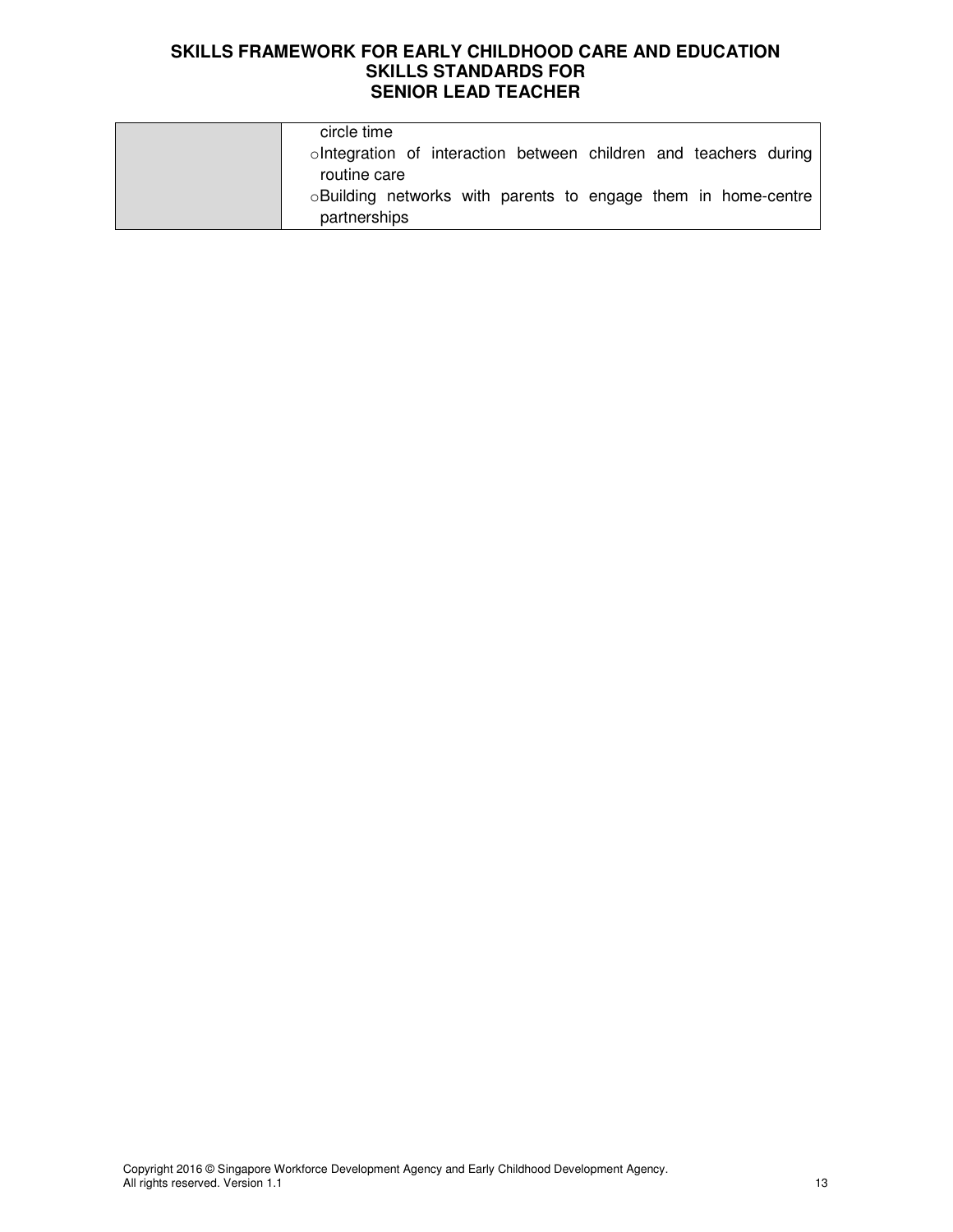|                                                                                                                                                                                                                                                                                                         | ECC-CFC-7001-1.1                                                                                                                                                                                                                                                                                                                                                                                                                                                                                                                                                                                                                                                                                                         | <b>Skill Category</b>                               | Collaborating with<br><b>Families and Community</b>                    |
|---------------------------------------------------------------------------------------------------------------------------------------------------------------------------------------------------------------------------------------------------------------------------------------------------------|--------------------------------------------------------------------------------------------------------------------------------------------------------------------------------------------------------------------------------------------------------------------------------------------------------------------------------------------------------------------------------------------------------------------------------------------------------------------------------------------------------------------------------------------------------------------------------------------------------------------------------------------------------------------------------------------------------------------------|-----------------------------------------------------|------------------------------------------------------------------------|
| <b>Skill Code</b>                                                                                                                                                                                                                                                                                       |                                                                                                                                                                                                                                                                                                                                                                                                                                                                                                                                                                                                                                                                                                                          | <b>Sub-Skill Category</b><br>(where applicable)     |                                                                        |
| <b>Skill</b><br><b>Skill Description</b>                                                                                                                                                                                                                                                                | Establish a Culture of Professional Collaboration with Families and<br><b>Community Stakeholders within the Cluster (Senior Lead Teacher)</b><br>The skill describes the ability to co-lead with Senior Centre Leaders to<br>plan, implement and evaluate the professional collaboration with families<br>and community stakeholders in the cluster. It also includes the<br>understanding of strategies to lead in sustaining effective long-term<br>partnerships and collaboration with families and community stakeholders,<br>and knowledge of the various platforms for collaboration between<br>centres.<br>The Senior Lead LSEd* will also develop strong relationships with multi-<br>disciplinary stakeholders. |                                                     |                                                                        |
| Knowledge and<br><b>Analysis</b><br>It refers to gathering,<br>cognitive processing,<br>integration and inspection<br>of facts and information<br>required to perform the<br>work tasks and activities.                                                                                                 | The ability to understand:<br>Strategies to establish professional collaboration with families and<br>$\bullet$<br>community stakeholders<br>Strategies to lead in sustaining effective long-term partnerships and<br>$\bullet$<br>collaboration with community stakeholders<br>Various platforms for collaboration between centres within the cluster<br>$\bullet$<br>and community stakeholders                                                                                                                                                                                                                                                                                                                        |                                                     |                                                                        |
| <b>Application and</b><br><b>Adaptation</b><br>It refers to the ability to<br>perform the work tasks<br>and activities required of<br>the occupation, and the<br>ability to react to and<br>manage the changes at<br>work.                                                                              | The ability to:<br>• Co-lead the strategic planning and implementation of professional<br>collaboration with community stakeholders with Senior Centre Leader<br>Co-lead with Senior Centre Leader in the evaluation of effectiveness<br>$\bullet$<br>of strategic plans for professional collaboration with community<br>stakeholders in the cluster                                                                                                                                                                                                                                                                                                                                                                    |                                                     |                                                                        |
| <b>Innovation and</b><br><b>Value Creation</b><br>It refers to the ability to<br>generate purposive ideas<br>to improve work<br>performance and/or<br>enhance business values<br>that are aligned to<br>organisational goals.<br><b>Social Intelligence</b><br>and Ethics                               | N/A<br>The ability to:                                                                                                                                                                                                                                                                                                                                                                                                                                                                                                                                                                                                                                                                                                   |                                                     | Build and sustain mutually-beneficial relationships with the community |
| It refers to the ability to<br>use affective factors in<br>leadership, relationship<br>and diversity<br>management guided by<br>professional codes of<br>ethics.<br><b>Learning to Learn</b><br>It refers to the ability to<br>develop and improve<br>one's self within and<br>outside of one's area of | $\bullet$<br>N/A                                                                                                                                                                                                                                                                                                                                                                                                                                                                                                                                                                                                                                                                                                         | Communicate effectively with community stakeholders |                                                                        |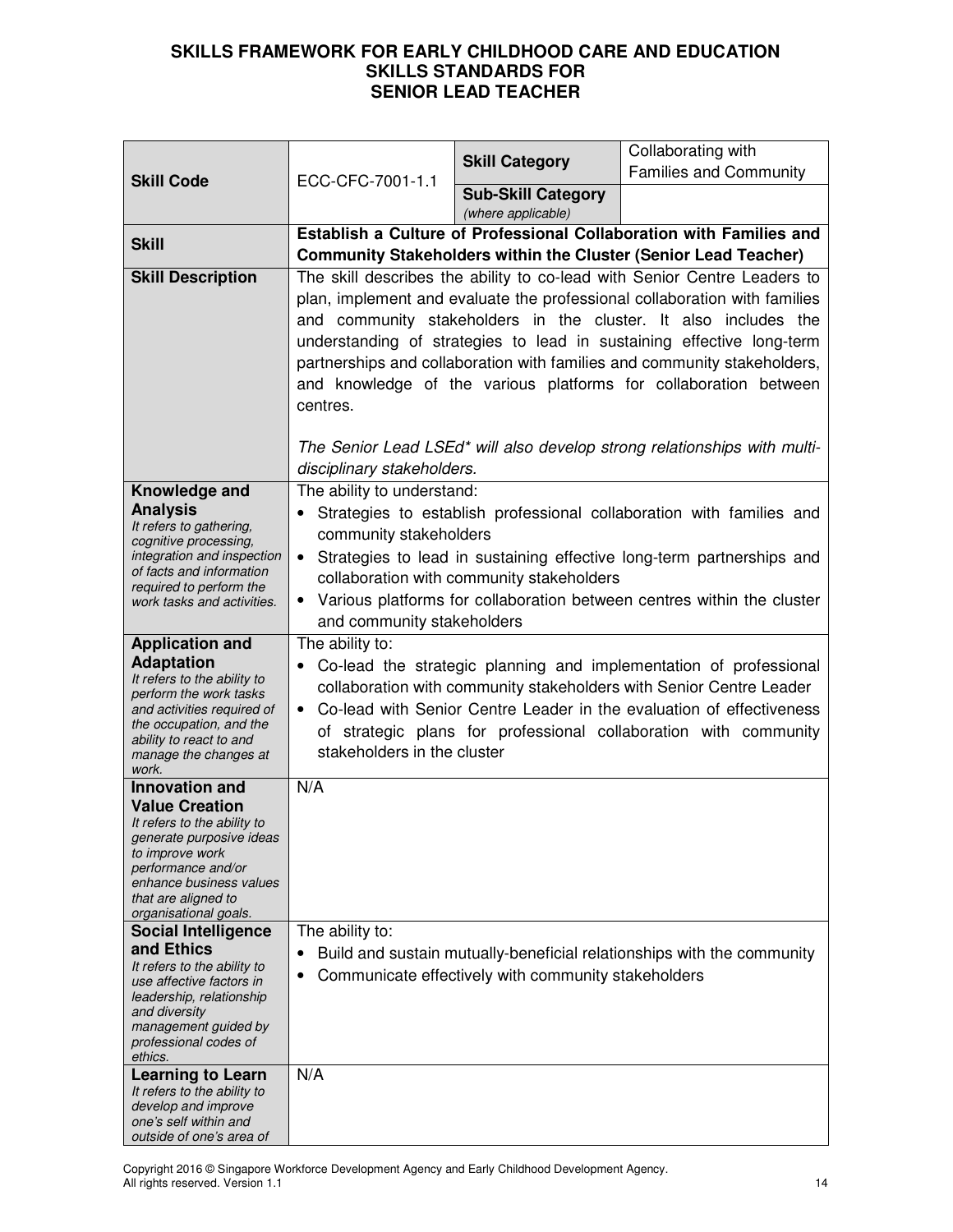| work.                                                                |                                                                            |
|----------------------------------------------------------------------|----------------------------------------------------------------------------|
| Range of                                                             | Co-leading the strategic planning and implementation of professional       |
| <b>Application</b>                                                   | collaboration with community stakeholders may include, but is not limited  |
| (where applicable)<br>It refers to the critical                      | to:                                                                        |
| circumstances and<br>contexts that the skill<br>may be demonstrated. | Establishing minimum standards of practice for communications with         |
|                                                                      | (e.g. frequency, modes of communication, issues to<br>families             |
|                                                                      | communicate, level of involvement of parents)                              |
|                                                                      | Establishing shared networks of community stakeholders for the             |
|                                                                      | cluster (e.g. private and public agencies, other educational institutions) |

\*Skills for Learning Support Educators (LSEds) will be updated in this Skill Standard at a later stage.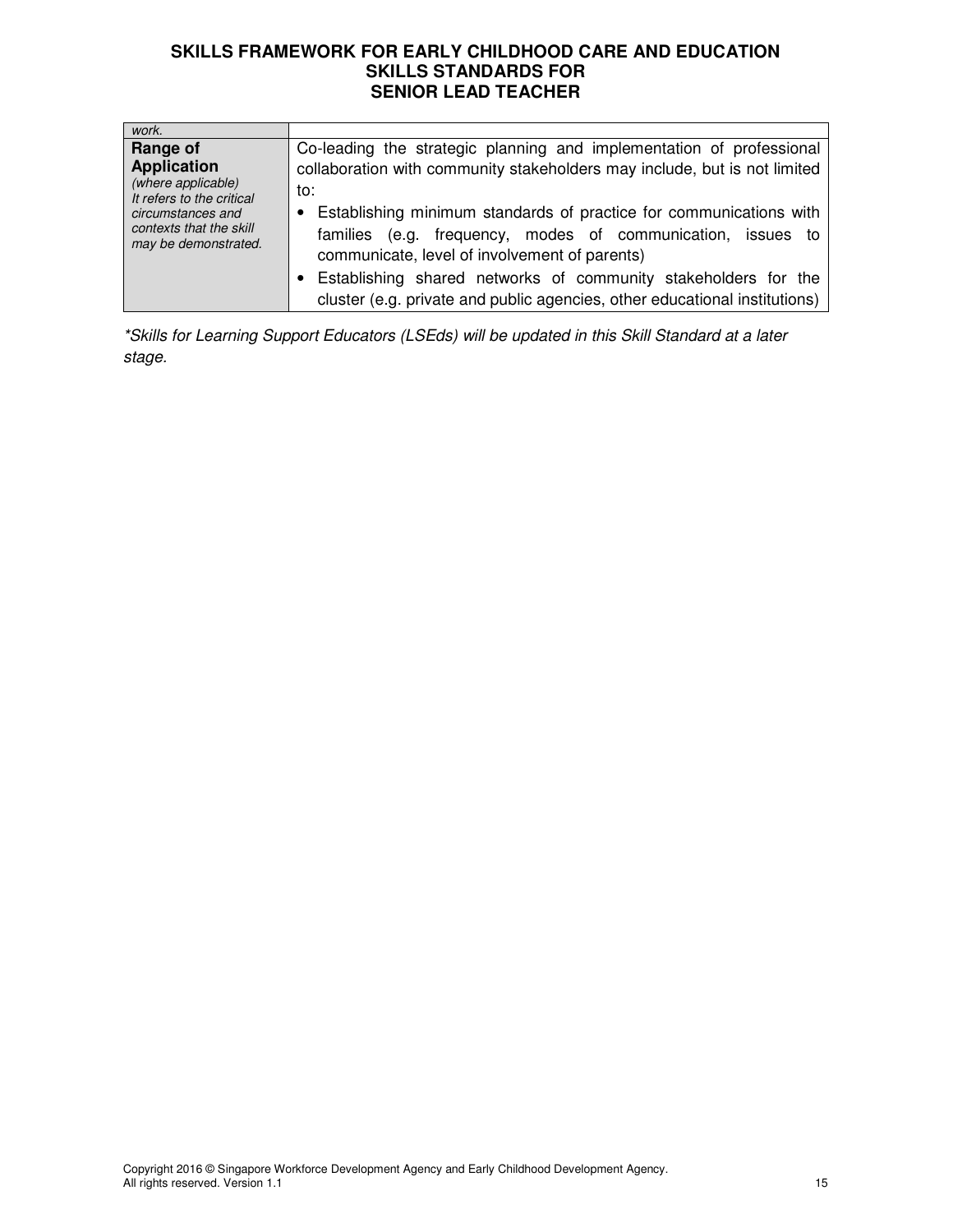|                                                                                                                                                                                                      |                                                                                                                                                                                                                                                                                                                                                      |                                                               | <b>Building Professional</b>                                                                                                             |
|------------------------------------------------------------------------------------------------------------------------------------------------------------------------------------------------------|------------------------------------------------------------------------------------------------------------------------------------------------------------------------------------------------------------------------------------------------------------------------------------------------------------------------------------------------------|---------------------------------------------------------------|------------------------------------------------------------------------------------------------------------------------------------------|
| <b>Skill Code</b>                                                                                                                                                                                    | ECC-BPC-7001-1.1                                                                                                                                                                                                                                                                                                                                     | <b>Skill Category</b>                                         | Capacity                                                                                                                                 |
|                                                                                                                                                                                                      |                                                                                                                                                                                                                                                                                                                                                      | <b>Sub-Skill Category</b><br>(where applicable)               |                                                                                                                                          |
| <b>Skill</b>                                                                                                                                                                                         |                                                                                                                                                                                                                                                                                                                                                      |                                                               | Mentor Lead Teachers in the Design and Implementation of                                                                                 |
|                                                                                                                                                                                                      | <b>Programmes in a Specialised Field</b>                                                                                                                                                                                                                                                                                                             |                                                               |                                                                                                                                          |
| <b>Skill Description</b>                                                                                                                                                                             | This skill describes the ability to apply strategies to mentor and coach<br>colleagues in the design and implementation of programmes in a<br>specialised field. It also includes the deepening of knowledge and skills in<br>a specialised field based on research and key trends of educational<br>developments in the selected specialised field. |                                                               |                                                                                                                                          |
| Knowledge and                                                                                                                                                                                        | The ability to understand:                                                                                                                                                                                                                                                                                                                           |                                                               |                                                                                                                                          |
| <b>Analysis</b><br>It refers to gathering,<br>cognitive processing,<br>integration and inspection<br>of facts and information<br>required to perform the<br>work tasks and activities.               | $\bullet$<br>programmes in a specialised field<br>selected specialised field                                                                                                                                                                                                                                                                         | Strategies to design programmes in a specialised field        | Strategies to mentor and coach colleagues in the implementation of<br>Current research and key trends of educational developments in the |
| <b>Application and</b>                                                                                                                                                                               | The ability to:                                                                                                                                                                                                                                                                                                                                      |                                                               |                                                                                                                                          |
| <b>Adaptation</b><br>It refers to the ability to<br>perform the work tasks<br>and activities required of<br>the occupation, and the<br>ability to react to and<br>manage the changes at<br>work.     | programmes in a specialised field<br>$\bullet$                                                                                                                                                                                                                                                                                                       | Deepen knowledge and skills in specialised field              | Mentor and coach colleagues in the design and implementation of                                                                          |
| <b>Innovation and</b>                                                                                                                                                                                | N/A                                                                                                                                                                                                                                                                                                                                                  |                                                               |                                                                                                                                          |
| <b>Value Creation</b><br>It refers to the ability to<br>generate purposive ideas<br>to improve work<br>performance and/or<br>enhance business values<br>that are aligned to<br>organisational goals. |                                                                                                                                                                                                                                                                                                                                                      |                                                               |                                                                                                                                          |
| <b>Social Intelligence</b>                                                                                                                                                                           | N/A                                                                                                                                                                                                                                                                                                                                                  |                                                               |                                                                                                                                          |
| and Ethics<br>It refers to the ability to<br>use affective factors in<br>leadership, relationship<br>and diversity<br>management guided by<br>professional codes of<br>ethics.                       |                                                                                                                                                                                                                                                                                                                                                      |                                                               |                                                                                                                                          |
| <b>Learning to Learn</b>                                                                                                                                                                             | N/A                                                                                                                                                                                                                                                                                                                                                  |                                                               |                                                                                                                                          |
| It refers to the ability to<br>develop and improve<br>one's self within and<br>outside of one's area of<br>work.                                                                                     |                                                                                                                                                                                                                                                                                                                                                      |                                                               |                                                                                                                                          |
| Range of                                                                                                                                                                                             |                                                                                                                                                                                                                                                                                                                                                      | Fields of specialisation may include, but are not limited to: |                                                                                                                                          |
| <b>Application</b><br>(where applicable)<br>It refers to the critical<br>circumstances and<br>contexts that the skill<br>may be demonstrated.                                                        | <b>Visual Arts</b><br>$\bullet$<br>Pedagogy and Active Learning<br>٠<br><b>Music and Movement</b><br>٠<br>$\bullet$<br>Mother Tongue Languages<br>$\bullet$                                                                                                                                                                                          | Motor Skills and Physical Development                         |                                                                                                                                          |

Copyright 2016 © Singapore Workforce Development Agency and Early Childhood Development Agency. All rights reserved. Version 1.1 16 and 2012 12:00 the series of the series of the series of the series of the series of the series of the series of the series of the series of the series of the series of the series of the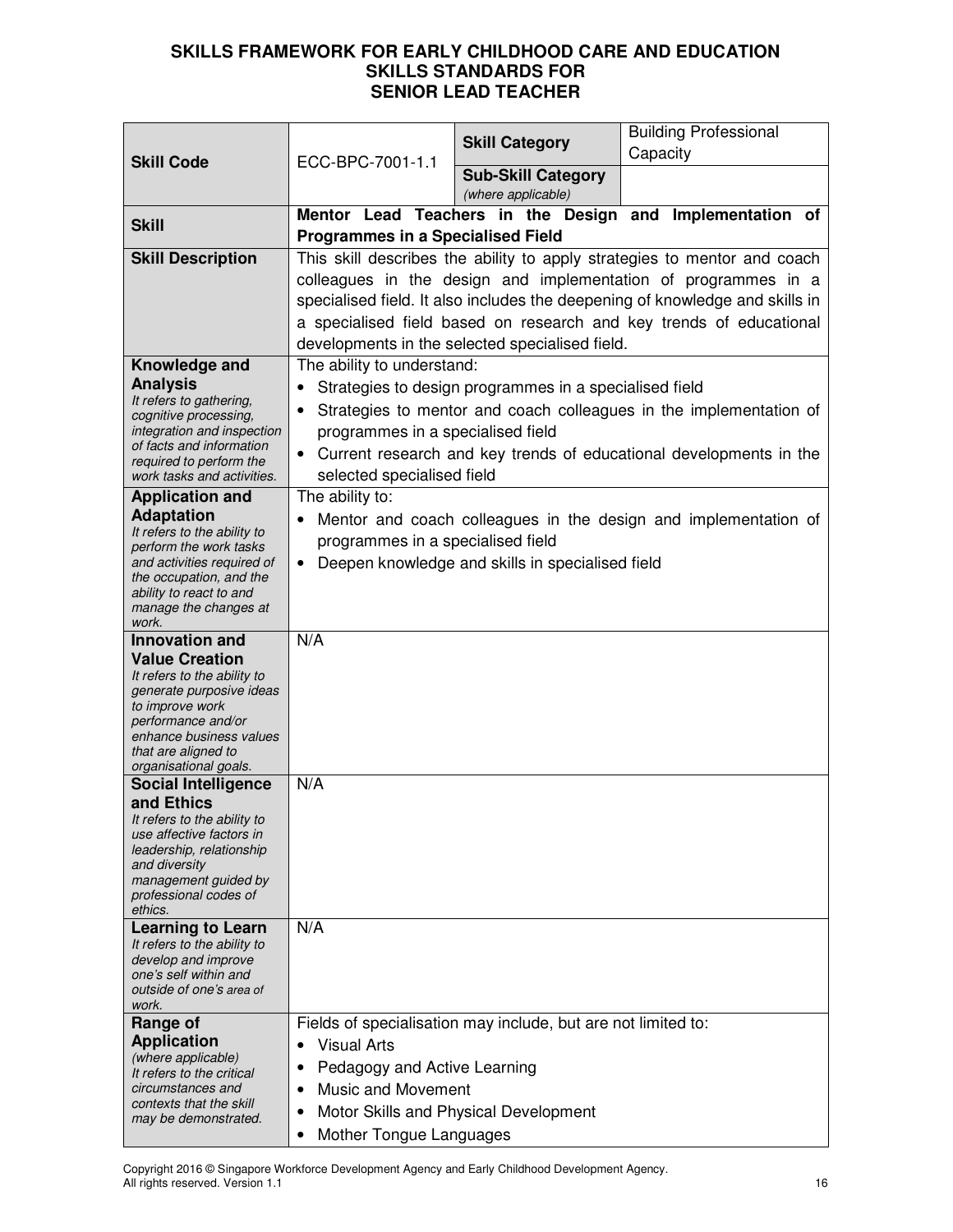| Mentoring and Coaching             |
|------------------------------------|
| • Documentation and Assessment     |
| • Early Childhood Learning Support |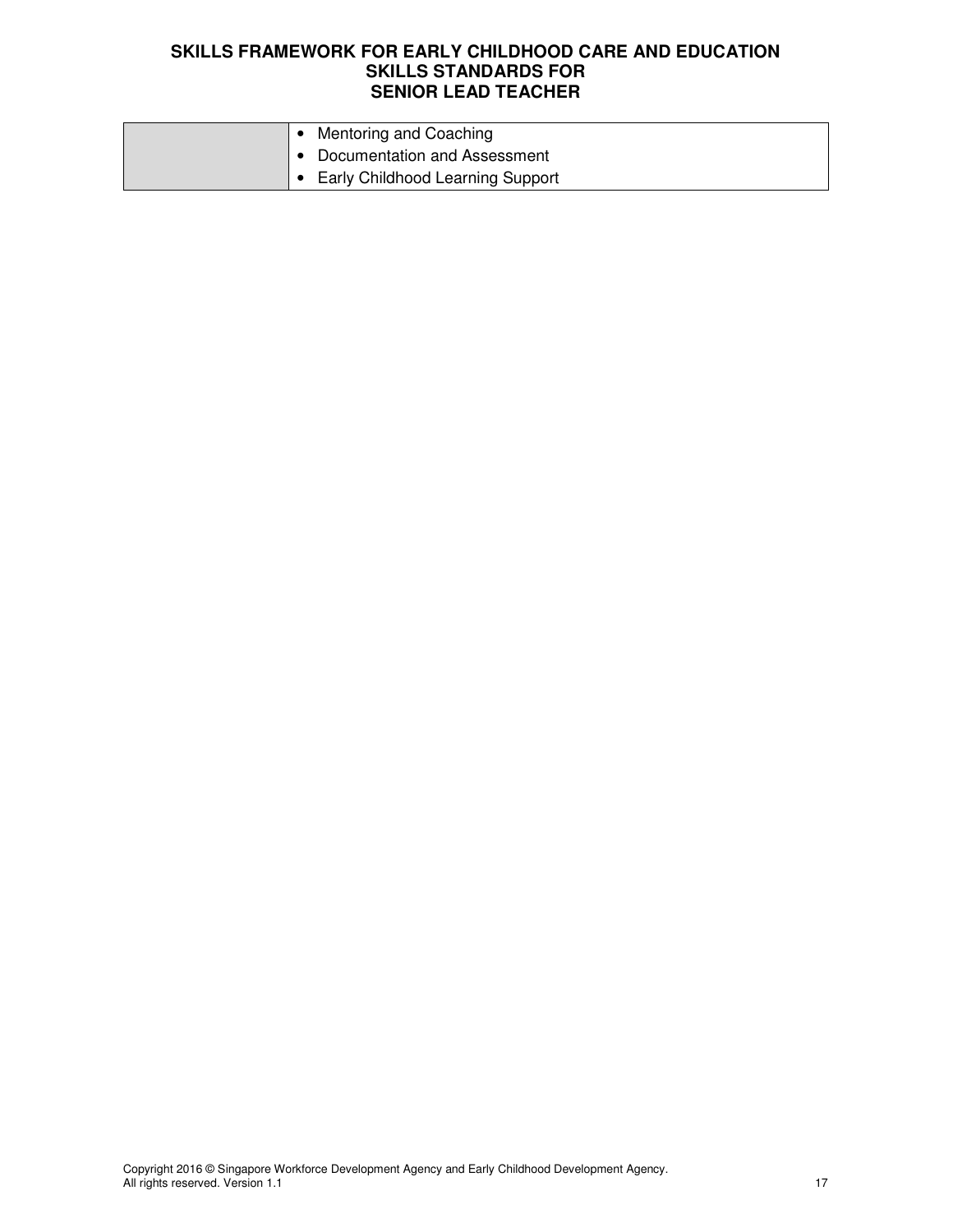|                                                                                                                                                                                                                               | ECC-BPC-7002-1.1                                                                                                                                                                                                                                                                                                                                                                                                                                                                                                                            | <b>Skill Category</b>                             | <b>Building Professional</b><br>Capacity                                                                                                                                                                                                                                                                                                                                                                                    |
|-------------------------------------------------------------------------------------------------------------------------------------------------------------------------------------------------------------------------------|---------------------------------------------------------------------------------------------------------------------------------------------------------------------------------------------------------------------------------------------------------------------------------------------------------------------------------------------------------------------------------------------------------------------------------------------------------------------------------------------------------------------------------------------|---------------------------------------------------|-----------------------------------------------------------------------------------------------------------------------------------------------------------------------------------------------------------------------------------------------------------------------------------------------------------------------------------------------------------------------------------------------------------------------------|
| <b>Skill Code</b>                                                                                                                                                                                                             |                                                                                                                                                                                                                                                                                                                                                                                                                                                                                                                                             | <b>Sub-Skill Category</b>                         |                                                                                                                                                                                                                                                                                                                                                                                                                             |
| <b>Skill</b>                                                                                                                                                                                                                  | (where applicable)<br>Facilitate the Establishment of Plans and Structures to Engender a<br><b>Culture of Mentoring within the Cluster</b>                                                                                                                                                                                                                                                                                                                                                                                                  |                                                   |                                                                                                                                                                                                                                                                                                                                                                                                                             |
| <b>Skill Description</b>                                                                                                                                                                                                      | This skill includes the ability to facilitate the establishment of plans and<br>structures to engender a culture of mentoring within the cluster. It also<br>includes the skills to facilitate the evaluation and periodic review of<br>mentoring programmes, establish platforms for professional dialogues<br>within the cluster to enhance the mentoring programme, and share<br>current research and key trends on effective mentoring models.                                                                                          |                                                   |                                                                                                                                                                                                                                                                                                                                                                                                                             |
| Knowledge and<br><b>Analysis</b><br>It refers to gathering,<br>cognitive processing,<br>integration and inspection<br>of facts and information<br>required to perform the<br>work tasks and activities.                       | The ability to understand:<br>centre and cluster<br>$\bullet$<br>needs of different centres<br>relevance of mentoring programme<br>$\bullet$<br>mentoring                                                                                                                                                                                                                                                                                                                                                                                   | The different components of a mentoring structure | The role of leadership in sustaining a culture of mentoring within the<br>The importance of collaborating with Centre Leaders and Lead<br>Teachers to ensure the adaptation of mentoring structures to suit the<br>The need to work with Centre Leaders and Lead Teachers to<br>continually evaluate mentoring structures to ensure sustainability and<br>Current research and key trends on mentoring models and effective |
| <b>Application and</b><br><b>Adaptation</b><br>It refers to the ability to<br>perform the work tasks<br>and activities required of<br>the occupation, and the<br>ability to react to and<br>manage the changes at<br>work.    | The ability to:<br>Facilitate the evaluation of mentoring programme to ensure the<br>professional development of teachers<br>• Share current research and key trends on effective mentoring models<br>Establish platforms for professional dialogues amongst Centre<br>Leaders and Lead Teachers to enhance the mentoring programme<br>Facilitate periodic review of the mentoring programme with Centre<br>$\bullet$<br>Leaders and Lead Teachers to ensure alignment with organisational<br>goals and appropriate allocation of resources |                                                   |                                                                                                                                                                                                                                                                                                                                                                                                                             |
| <b>Innovation and</b><br><b>Value Creation</b><br>It refers to the ability to<br>generate purposive ideas<br>to improve work<br>performance and/or<br>enhance business values<br>that are aligned to<br>organisational goals. | N/A                                                                                                                                                                                                                                                                                                                                                                                                                                                                                                                                         |                                                   |                                                                                                                                                                                                                                                                                                                                                                                                                             |
| <b>Social Intelligence</b><br>and Ethics<br>It refers to the ability to<br>use affective factors in<br>leadership, relationship<br>and diversity<br>management guided by<br>professional codes of<br>ethics.                  | N/A                                                                                                                                                                                                                                                                                                                                                                                                                                                                                                                                         |                                                   |                                                                                                                                                                                                                                                                                                                                                                                                                             |

Copyright 2016 © Singapore Workforce Development Agency and Early Childhood Development Agency. All rights reserved. Version 1.1 1888 - 1889 - 1889 - 1889 - 1889 - 1889 - 1889 - 1889 - 1889 - 1889 - 1889 - 1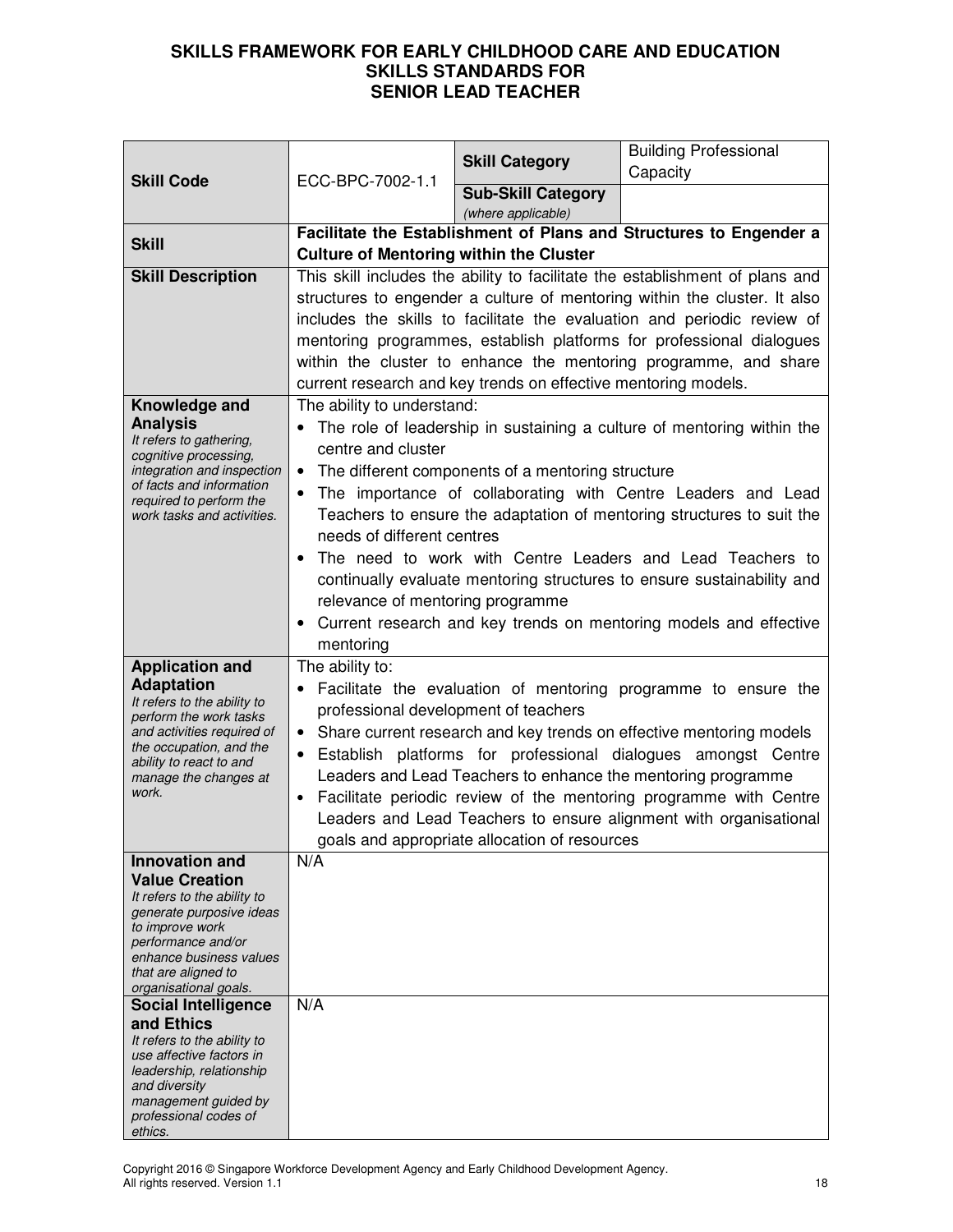| <b>Learning to Learn</b><br>It refers to the ability to<br>develop and improve<br>one's self within and<br>outside of one's area of<br>work.              | The ability to:<br>Facilitate cluster-level discussions to enhance existing mentoring<br>frameworks                                                                                                                                                                                        |
|-----------------------------------------------------------------------------------------------------------------------------------------------------------|--------------------------------------------------------------------------------------------------------------------------------------------------------------------------------------------------------------------------------------------------------------------------------------------|
| Range of<br><b>Application</b><br>(where applicable)<br>It refers to the critical<br>circumstances and<br>contexts that the skill<br>may be demonstrated. | Establishing plans and structures to support a mentoring culture within<br>the cluster may include, but are not limited to:<br>Programme design and planning<br>Programme management<br>Policies and procedures<br>٠<br>Programme operations<br>Financial planning<br>Programme evaluation |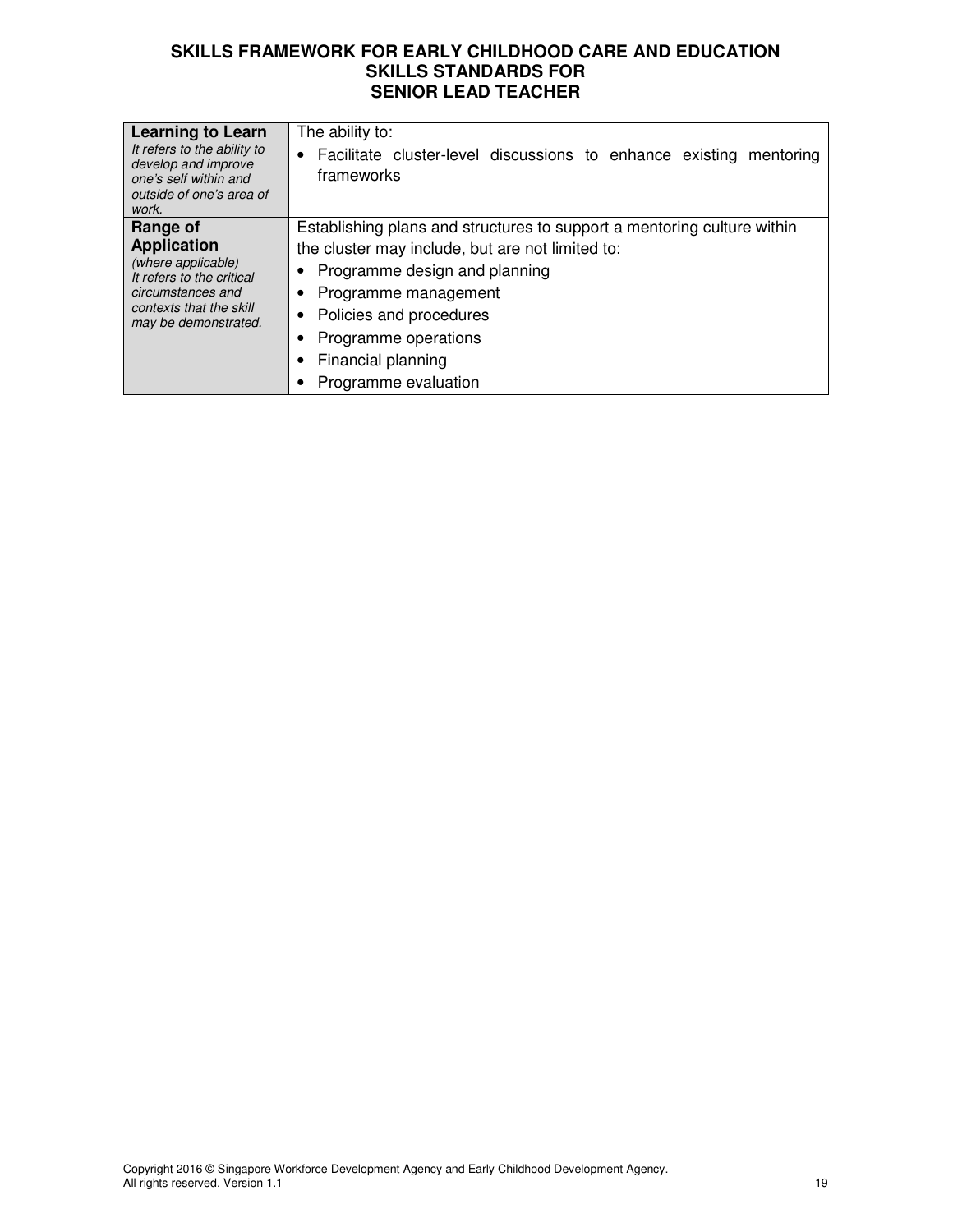|                                                                                                                                                                                                                               | ECC-BPC-7003-1.1                                                                                                                                                                                                                                                                                                                                                                                                                                                                                                                                                                                                                                                                                                                                                                                                                   |                                                 | <b>Building Professional</b>                                                                                                                                                                                |
|-------------------------------------------------------------------------------------------------------------------------------------------------------------------------------------------------------------------------------|------------------------------------------------------------------------------------------------------------------------------------------------------------------------------------------------------------------------------------------------------------------------------------------------------------------------------------------------------------------------------------------------------------------------------------------------------------------------------------------------------------------------------------------------------------------------------------------------------------------------------------------------------------------------------------------------------------------------------------------------------------------------------------------------------------------------------------|-------------------------------------------------|-------------------------------------------------------------------------------------------------------------------------------------------------------------------------------------------------------------|
| <b>Skill Code</b>                                                                                                                                                                                                             |                                                                                                                                                                                                                                                                                                                                                                                                                                                                                                                                                                                                                                                                                                                                                                                                                                    | <b>Skill Category</b>                           | Capacity                                                                                                                                                                                                    |
|                                                                                                                                                                                                                               |                                                                                                                                                                                                                                                                                                                                                                                                                                                                                                                                                                                                                                                                                                                                                                                                                                    | <b>Sub-Skill Category</b><br>(where applicable) |                                                                                                                                                                                                             |
| <b>Skill</b>                                                                                                                                                                                                                  | <b>Establish a Culture of Continuous Learning (Senior Lead Teacher)</b>                                                                                                                                                                                                                                                                                                                                                                                                                                                                                                                                                                                                                                                                                                                                                            |                                                 |                                                                                                                                                                                                             |
| <b>Skill Description</b>                                                                                                                                                                                                      | This skill describes the ability to provide leadership to plan, implement,<br>and evaluate research and inquiry that informs practice. It also includes<br>collaborating to plan and lead the development of professional<br>development policies and programmes to address learning needs,<br>networking with professionals within and beyond the early childhood<br>sector, and creating and sustaining collaborative learning opportunities<br>for teachers and leaders across the cluster. It also includes the ability to<br>initiate and facilitate the dissemination of knowledge through local and<br>international publications and professional and networked learning<br>communities, building capacity of colleagues to engage in action<br>research, and modelling openness and commitment to continuous<br>learning. |                                                 |                                                                                                                                                                                                             |
|                                                                                                                                                                                                                               | children with mild developmental needs.                                                                                                                                                                                                                                                                                                                                                                                                                                                                                                                                                                                                                                                                                                                                                                                            |                                                 | The Senior Lead LSEd* also participates in research programmes for                                                                                                                                          |
| Knowledge and<br><b>Analysis</b><br>It refers to gathering,<br>cognitive processing,<br>integration and inspection<br>of facts and information<br>required to perform the<br>work tasks and activities.                       | The ability to understand:<br>Current research and key trends on effective curriculum leadership<br>and professional development<br>Strategies for planning, implementing, and evaluating ongoing<br>$\bullet$<br>research and inquiry designed to generate information that informs<br>practice<br>• Frameworks and structures that foster a culture of continuous learning<br>Strategies to develop frameworks and structures to foster a culture of<br>continuous learning                                                                                                                                                                                                                                                                                                                                                      |                                                 |                                                                                                                                                                                                             |
| <b>Application and</b><br><b>Adaptation</b><br>It refers to the ability to<br>perform the work tasks<br>and activities required of<br>the occupation, and the<br>ability to react to and<br>manage the changes at<br>work.    | The ability to:<br>Provide leadership for planning, implementing, and evaluating on-<br>٠<br>going research and inquiry designed to generate information that<br>informs practice<br>Collaborate with Centre Leaders and Lead Teachers to plan and lead<br>professional<br>development<br>development<br>of<br>policies<br>the<br>and<br>programmes that address the learning needs of colleagues<br>Co-lead with Senior Centre Leaders in the application of current<br>research and key trends on professional developments to meet the<br>needs of centres within a cluster                                                                                                                                                                                                                                                     |                                                 |                                                                                                                                                                                                             |
| <b>Innovation and</b><br><b>Value Creation</b><br>It refers to the ability to<br>generate purposive ideas<br>to improve work<br>performance and/or<br>enhance business values<br>that are aligned to<br>organisational goals. | The ability to:<br>indirectly to early childhood                                                                                                                                                                                                                                                                                                                                                                                                                                                                                                                                                                                                                                                                                                                                                                                   | and leaders across centres within a cluster     | Network with professionals within and beyond the early childhood<br>sector to communicate research needs that relate directly and<br>Create collaborative learning opportunities and platforms for teachers |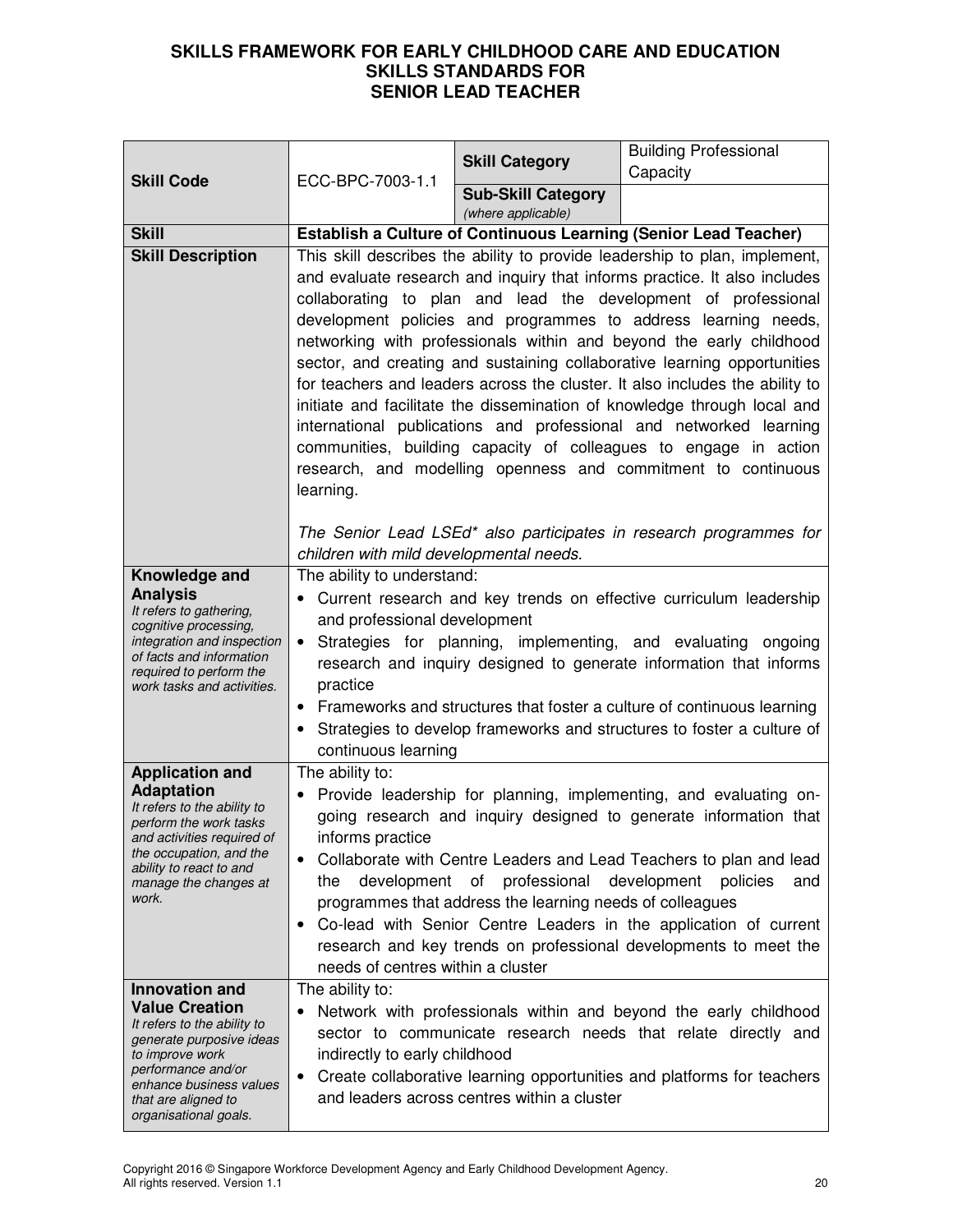| <b>Social Intelligence</b><br>and Ethics<br>It refers to the ability to<br>use affective factors in<br>leadership, relationship<br>and diversity<br>management guided by<br>professional codes of<br>ethics. | The ability to:<br>Sustain collaborative relationships to ensure and provide quality<br>$\bullet$<br>professional development opportunities for teachers                                                                                                                                                                                                      |
|--------------------------------------------------------------------------------------------------------------------------------------------------------------------------------------------------------------|---------------------------------------------------------------------------------------------------------------------------------------------------------------------------------------------------------------------------------------------------------------------------------------------------------------------------------------------------------------|
| <b>Learning to Learn</b><br>It refers to the ability to<br>develop and improve<br>one's self within and<br>outside of one's area of<br>work.                                                                 | The ability to:<br>Model openness and commitment to continuous learning<br>Practise and disseminate knowledge in local and international<br>$\bullet$<br>publications and/or meetings<br>Initiate and facilitate professional and networked learning communities<br>٠<br>within the cluster<br>Build capacity of colleagues to engage in action research<br>٠ |
| Range of<br><b>Application</b><br>(where applicable)<br>It refers to the critical<br>circumstances and<br>contexts that the skill<br>may be demonstrated.                                                    | Frameworks and structures that foster a culture of continuous learning<br>may include, but are not limited to:<br>Reflective practice<br>٠<br>Establishing learning communities<br>٠<br>Engaging in action research<br>٠<br>Site-based learning<br>٠                                                                                                          |

Remarks:

This Skills Standard should be referenced together with:

• **LPM-DEV-501C-0** Develop Managers and High Potential Employees through Organisational **Talent** 

\*Skills for Senior Lead Learning Support Educators (LSEds) will be updated in this Skill Standard at a later stage.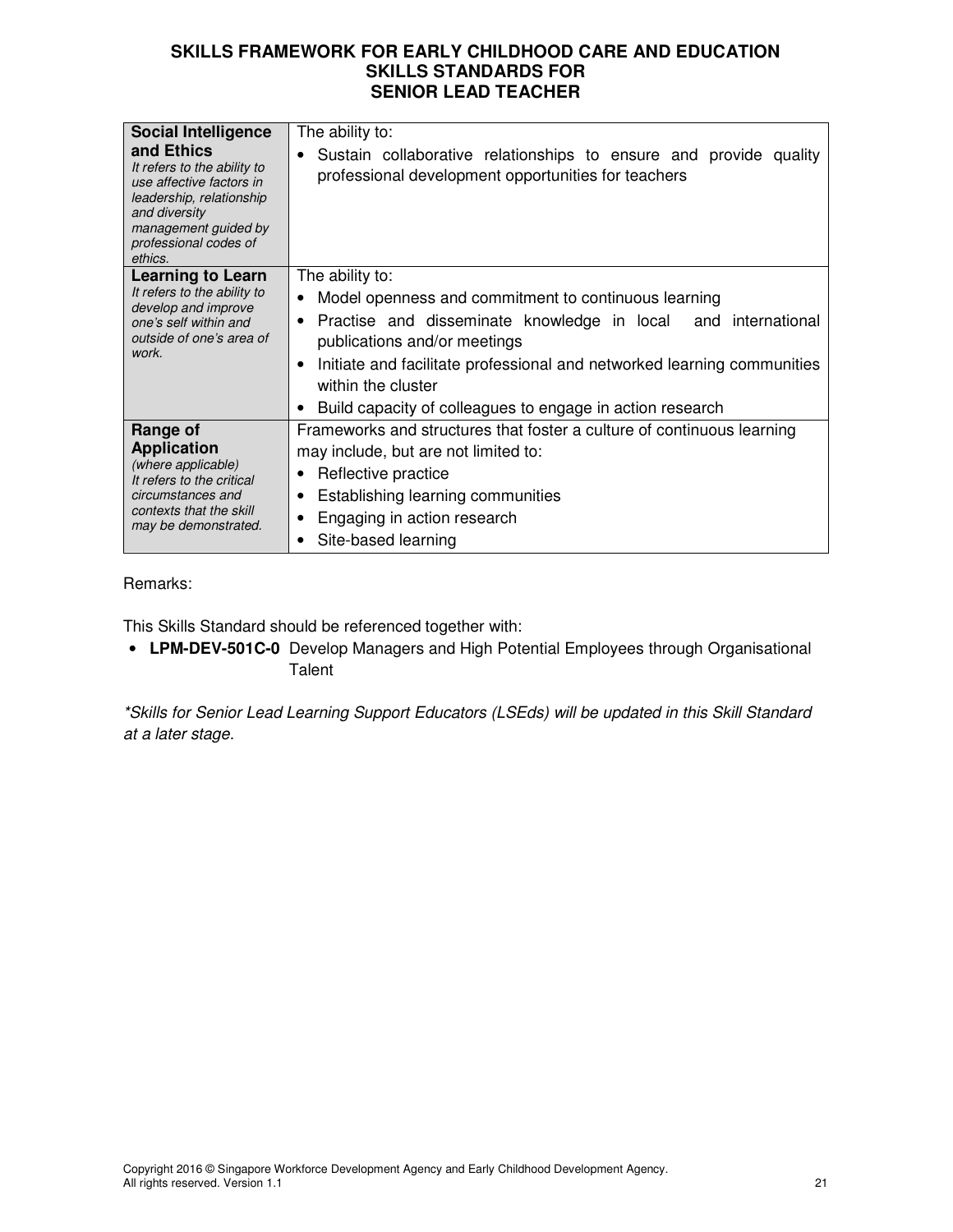|                                                                                                                                                                                                                               | LPM-DEV-501C-0                                                                                                                                                                                                                                                                                                                                                                                                                                                                                                                                                                                                                                                                                                                                     | <b>Skill Category</b>                                                                                                                                                                        | Leadership and People<br>Development                                                                                                                                                                                                                                             |
|-------------------------------------------------------------------------------------------------------------------------------------------------------------------------------------------------------------------------------|----------------------------------------------------------------------------------------------------------------------------------------------------------------------------------------------------------------------------------------------------------------------------------------------------------------------------------------------------------------------------------------------------------------------------------------------------------------------------------------------------------------------------------------------------------------------------------------------------------------------------------------------------------------------------------------------------------------------------------------------------|----------------------------------------------------------------------------------------------------------------------------------------------------------------------------------------------|----------------------------------------------------------------------------------------------------------------------------------------------------------------------------------------------------------------------------------------------------------------------------------|
| <b>Skill Code</b>                                                                                                                                                                                                             |                                                                                                                                                                                                                                                                                                                                                                                                                                                                                                                                                                                                                                                                                                                                                    | <b>Sub-Skill Category</b>                                                                                                                                                                    |                                                                                                                                                                                                                                                                                  |
| <b>Skill</b>                                                                                                                                                                                                                  | <b>Develop</b><br><b>Managers</b>                                                                                                                                                                                                                                                                                                                                                                                                                                                                                                                                                                                                                                                                                                                  | (where applicable)<br><b>High Potential</b><br>and                                                                                                                                           | <b>Employees</b><br>through                                                                                                                                                                                                                                                      |
|                                                                                                                                                                                                                               | <b>Organisational Talent Capability Review</b>                                                                                                                                                                                                                                                                                                                                                                                                                                                                                                                                                                                                                                                                                                     |                                                                                                                                                                                              |                                                                                                                                                                                                                                                                                  |
| <b>Skill Description</b>                                                                                                                                                                                                      | The skill describes the ability to review organisational talent capability<br>develop<br>high potential employees to meet organisational<br>and<br>requirements. It also includes engaging and supporting line managers in<br>their capability development.                                                                                                                                                                                                                                                                                                                                                                                                                                                                                        |                                                                                                                                                                                              |                                                                                                                                                                                                                                                                                  |
| Knowledge and<br><b>Analysis</b><br>It refers to gathering,<br>cognitive processing,<br>integration and inspection<br>of facts and information<br>required to perform the<br>work tasks and activities.                       | The ability to understand:<br>$\bullet$<br>capability management<br>$\bullet$<br>$\bullet$<br>$\bullet$<br>and employee engagement<br>٠                                                                                                                                                                                                                                                                                                                                                                                                                                                                                                                                                                                                            | talent capability management activities<br>Concepts and theories of employee engagement<br>The importance of employee engagement<br>Relationship between employee engagement and performance | Legal and ethical considerations relating to organisational talent<br>Organisational policies and procedures relating to organisational<br>Models, methods and tools used to develop high potential employees<br>Market trends and developments in relation to talent management |
| <b>Application and</b><br><b>Adaptation</b><br>It refers to the ability to<br>perform the work tasks<br>and activities required of<br>the occupation, and the<br>ability to react to and<br>manage the changes at<br>work.    | The ability to:<br>Identify critical positions in the organisation and assess their vacancy<br>$\bullet$<br>risk to plan for capability development<br>Assess the capability and capacity of existing talent and identify and<br>$\bullet$<br>categorise high potential employees for critical positions to facilitate<br>organisational talent capability review<br>Work with<br>managers and<br>identified successors<br>develop<br>to<br>$\bullet$<br>development and career plans<br>Support managers in the development of their professional, technical<br>$\bullet$<br>and managerial competencies to improve performance<br>managers to demonstrate independence<br>Empower<br>take<br>to<br>responsibility for their personal development |                                                                                                                                                                                              |                                                                                                                                                                                                                                                                                  |
| <b>Innovation and</b><br><b>Value Creation</b><br>It refers to the ability to<br>generate purposive ideas<br>to improve work<br>performance and/or<br>enhance business values<br>that are aligned to<br>organisational goals. | The ability to:<br>$\bullet$                                                                                                                                                                                                                                                                                                                                                                                                                                                                                                                                                                                                                                                                                                                       | process to identify areas for improvement                                                                                                                                                    | Review effectiveness of organisational talent capability development                                                                                                                                                                                                             |
| <b>Social Intelligence</b><br>and Ethics<br>It refers to the ability to<br>use affective factors in<br>leadership, relationship<br>and diversity<br>management guided by<br>professional codes of<br>ethics.                  | The ability to:<br>Encourage<br>and<br>٠<br>engagement<br>$\bullet$<br>plans                                                                                                                                                                                                                                                                                                                                                                                                                                                                                                                                                                                                                                                                       | motivate<br>managers                                                                                                                                                                         | promote<br>employee<br>to<br>Apply emotional intelligence to guide own thinking and actions when<br>interacting with others to develop capability development and career                                                                                                         |

Copyright 2016 © Singapore Workforce Development Agency and Early Childhood Development Agency. All rights reserved. Version 1.1 22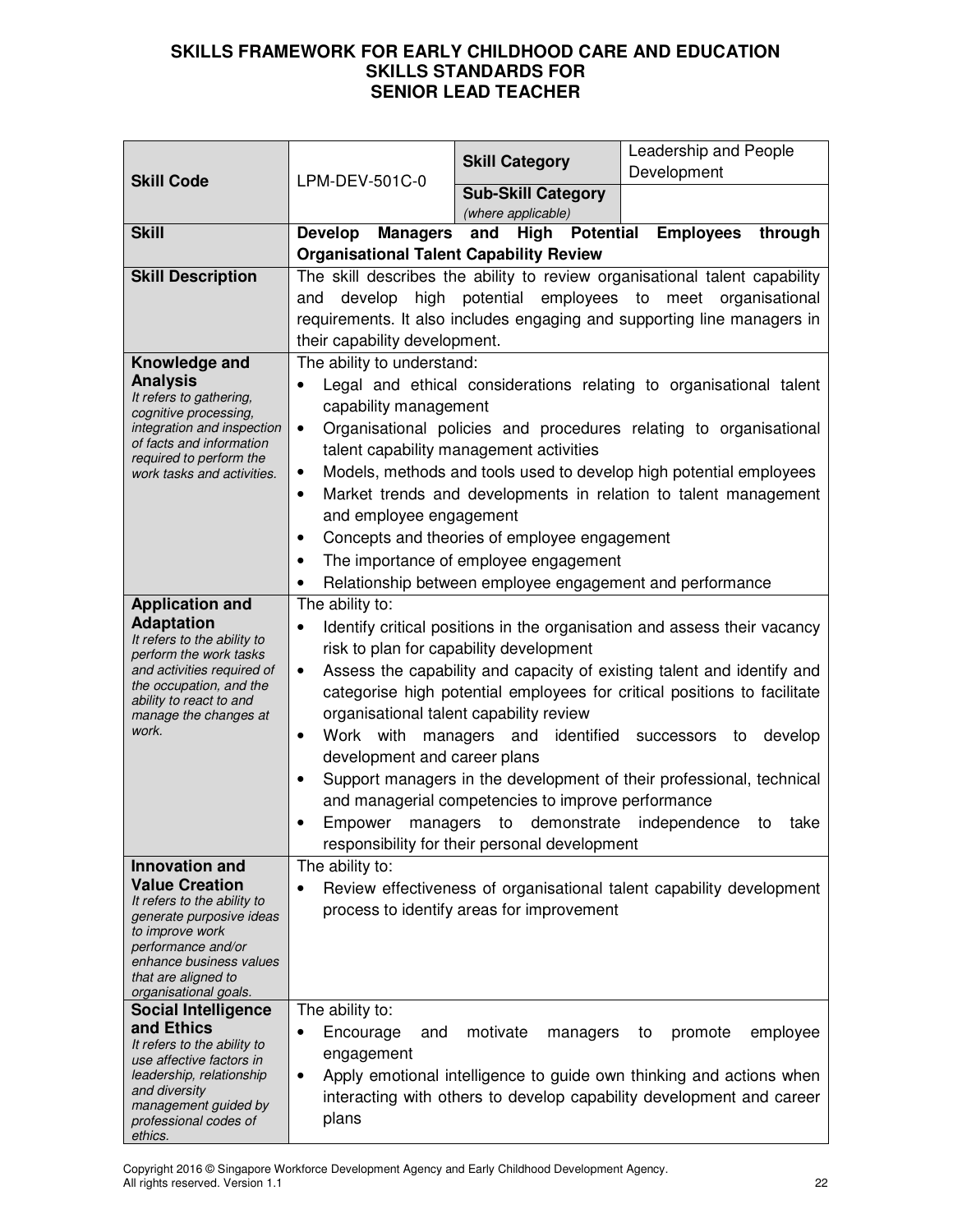| <b>Learning to Learn</b><br>It refers to the ability to<br>develop and improve<br>one's self within and<br>outside of one's area of<br>work.              | The ability to:<br>Mentor the progression and development of high potential employees<br>٠<br>to meet organisational talent capability requirements<br>Engage in regular self-reflection to identify areas for improvement in<br>٠<br>own mentoring skills<br>Improve own mentoring skills by subscribing to diverse learning<br>channels and participating in peer discussion platforms to enhance<br>workplace performance |
|-----------------------------------------------------------------------------------------------------------------------------------------------------------|------------------------------------------------------------------------------------------------------------------------------------------------------------------------------------------------------------------------------------------------------------------------------------------------------------------------------------------------------------------------------------------------------------------------------|
| Range of<br><b>Application</b><br>(where applicable)<br>It refers to the critical<br>circumstances and<br>contexts that the skill<br>may be demonstrated. | N/A                                                                                                                                                                                                                                                                                                                                                                                                                          |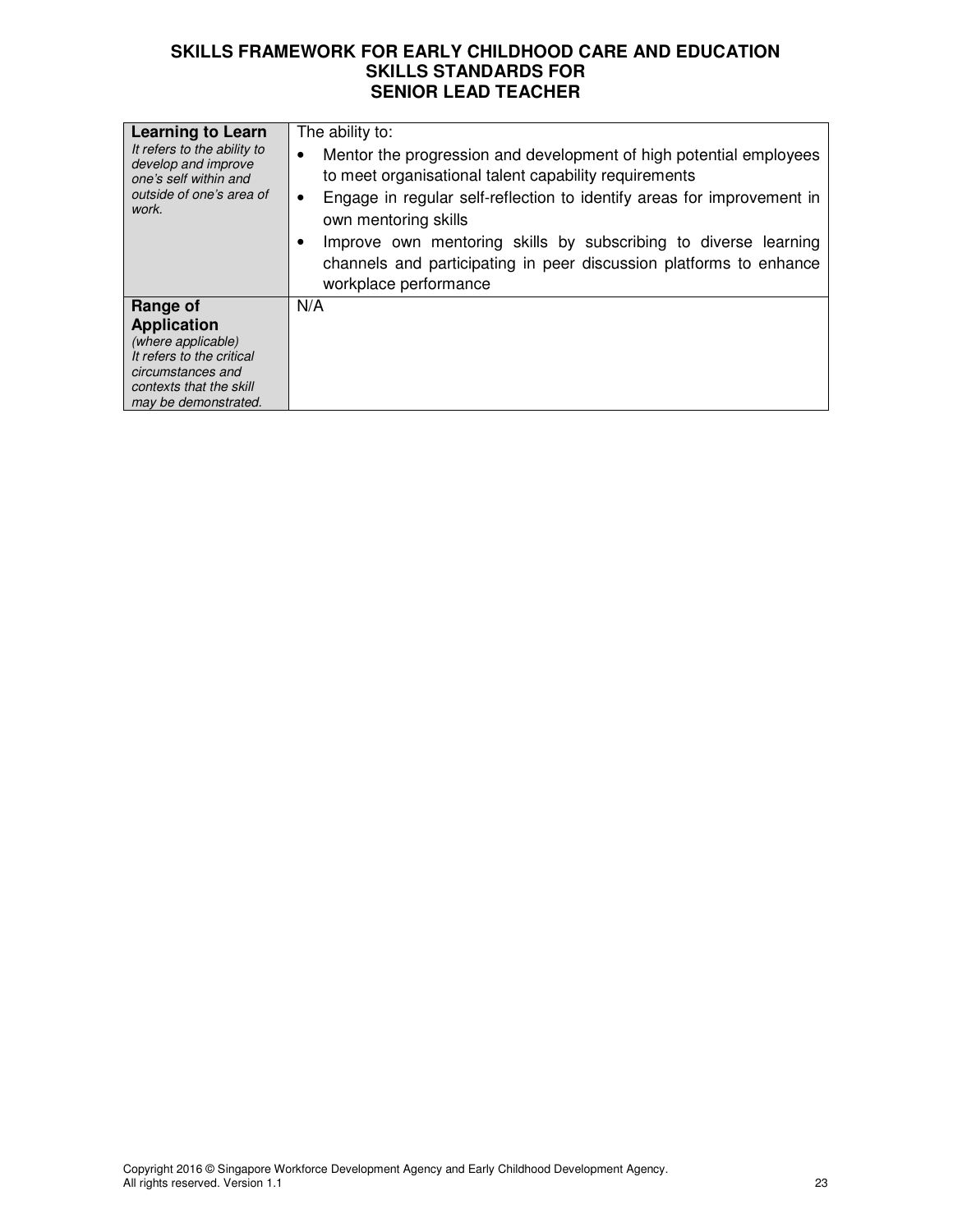| <b>Skill Code</b>                                                                                                                                                                                                                                                         | ECC-BPC-7004-1.1                                                                                                                                                                                                                                                                                                                                                                                                                                                                                                                                                                                           | <b>Skill Category</b>                                        | <b>Building Organisational</b><br>Capacity |
|---------------------------------------------------------------------------------------------------------------------------------------------------------------------------------------------------------------------------------------------------------------------------|------------------------------------------------------------------------------------------------------------------------------------------------------------------------------------------------------------------------------------------------------------------------------------------------------------------------------------------------------------------------------------------------------------------------------------------------------------------------------------------------------------------------------------------------------------------------------------------------------------|--------------------------------------------------------------|--------------------------------------------|
|                                                                                                                                                                                                                                                                           |                                                                                                                                                                                                                                                                                                                                                                                                                                                                                                                                                                                                            | <b>Sub-Skill Category</b><br>(where applicable)              |                                            |
| <b>Skill</b>                                                                                                                                                                                                                                                              |                                                                                                                                                                                                                                                                                                                                                                                                                                                                                                                                                                                                            | Establish a Culture of Professionalism (Senior Lead Teacher) |                                            |
| <b>Skill Description</b>                                                                                                                                                                                                                                                  | This skill describes the ability to implement strategies to establish a<br>culture of professionalism. It also includes translating values and<br>philosophy, based on the AECES Code of Ethics and other national<br>documents, into daily practice. It also includes the ability to model<br>practices and appropriate behaviour that promote professionalism and<br>personal integrity and initiate and create regular platforms to share,<br>discuss, and critically reflect on current research, key trends, and ethical<br>challenges faced by colleagues.                                           |                                                              |                                            |
| Knowledge and<br><b>Analysis</b><br>It refers to gathering,<br>cognitive processing,<br>integration and inspection<br>of facts and information<br>required to perform the<br>work tasks and activities.                                                                   | The ability to understand:<br>The role of leadership in establishing a culture of professionalism<br>$\bullet$<br>The foundations of culture building<br>$\bullet$<br>Strategies to establish a culture of professionalism<br>$\bullet$<br>The importance of translating values and philosophy into daily practice<br>$\bullet$<br>in order to establish a culture of professionalism<br>Practices that promote professional and personal integrity<br>$\bullet$<br>Current research and key trends on professionalism, values and<br>ethical behaviour, and how it applies to the early childhood setting |                                                              |                                            |
| <b>Application and</b><br><b>Adaptation</b><br>It refers to the ability to<br>perform the work tasks<br>and activities required of<br>the occupation, and the<br>ability to react to and<br>manage the changes at<br>work.                                                | The ability to:<br>Take reference from the AECES Code of Ethics and other national<br>and international documents to support centre in establishing a culture<br>of professionalism<br>Identify and address potential ethical challenges<br>$\bullet$<br>Create regular platforms to discuss potential ethical challenges with<br>٠<br>colleagues<br>Model practices and appropriate behaviour that promote professional<br>$\bullet$<br>and personal integrity                                                                                                                                            |                                                              |                                            |
| <b>Innovation and</b><br><b>Value Creation</b><br>It refers to the ability to<br>generate purposive ideas<br>to improve work<br>performance and/or<br>enhance business values<br>that are aligned to<br>organisational goals.<br><b>Social Intelligence</b><br>and Ethics | N/A<br>N/A                                                                                                                                                                                                                                                                                                                                                                                                                                                                                                                                                                                                 |                                                              |                                            |
| It refers to the ability to<br>use affective factors in<br>leadership, relationship<br>and diversity<br>management guided by<br>professional codes of<br>ethics.                                                                                                          |                                                                                                                                                                                                                                                                                                                                                                                                                                                                                                                                                                                                            |                                                              |                                            |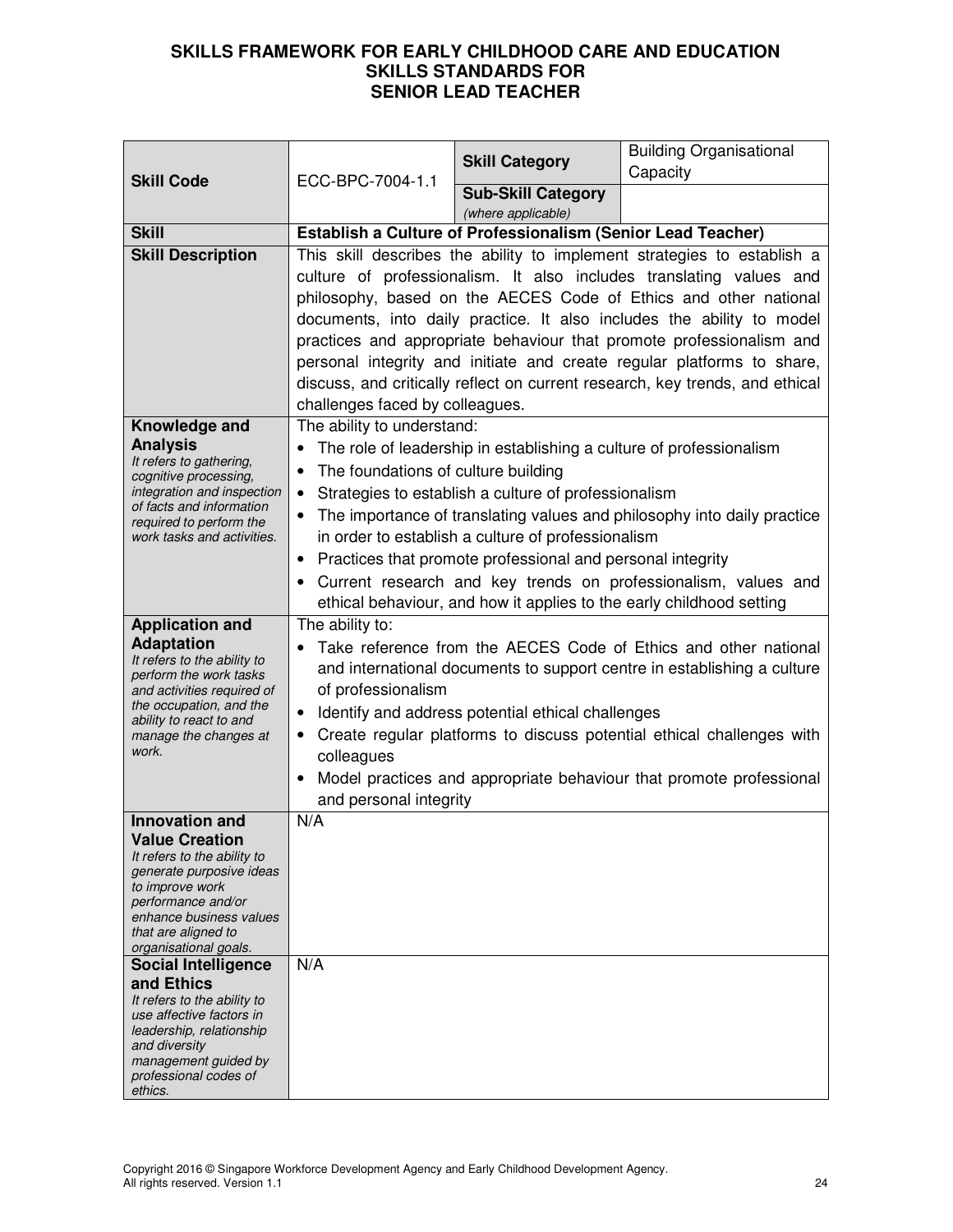| <b>Learning to Learn</b><br>It refers to the ability to<br>develop and improve<br>one's self within and<br>outside of one's area of<br>work.              | The ability to:<br>Initiate discussions and critical reflection on current research and key<br>$\bullet$<br>trends, as well as ethical challenges faced by colleagues and centre<br>Share relevant knowledge and experiences with colleagues<br>$\bullet$                                                                                                                                                                                                                                                                                                                                                                                                                       |
|-----------------------------------------------------------------------------------------------------------------------------------------------------------|---------------------------------------------------------------------------------------------------------------------------------------------------------------------------------------------------------------------------------------------------------------------------------------------------------------------------------------------------------------------------------------------------------------------------------------------------------------------------------------------------------------------------------------------------------------------------------------------------------------------------------------------------------------------------------|
| Range of<br><b>Application</b><br>(where applicable)<br>It refers to the critical<br>circumstances and<br>contexts that the skill<br>may be demonstrated. | The foundations of culture building must include, but are not limited to:<br>Centre's values<br>Centre's philosophy<br>National and International documents may include, but are not limited to:<br><b>AECES Code of Ethics</b><br>United Nations Convention on the Rights of the Child and General<br>Comment No. 7<br>Strategies to establish a culture of professionalism may include, but are<br>not limited to:                                                                                                                                                                                                                                                            |
|                                                                                                                                                           | Motivating colleagues to take on individual responsibility in their work,<br>including interactions with children, familes and the commmunity<br>Encouraging colleagues to set professional boundaries<br>Ensuring colleagues have an in-depth understanding of<br>how<br>professionalism can be demonstrated, taking into account the centre's<br>vision, mission and values<br>Practices that promote professional and personal integrity may include:<br>Establishing positive centre practices<br>Role modelling appropriate behaviour and attitude for colleagues<br>Valuing the knowledge and experience of each colleague<br>Creating a non-threatening work environment |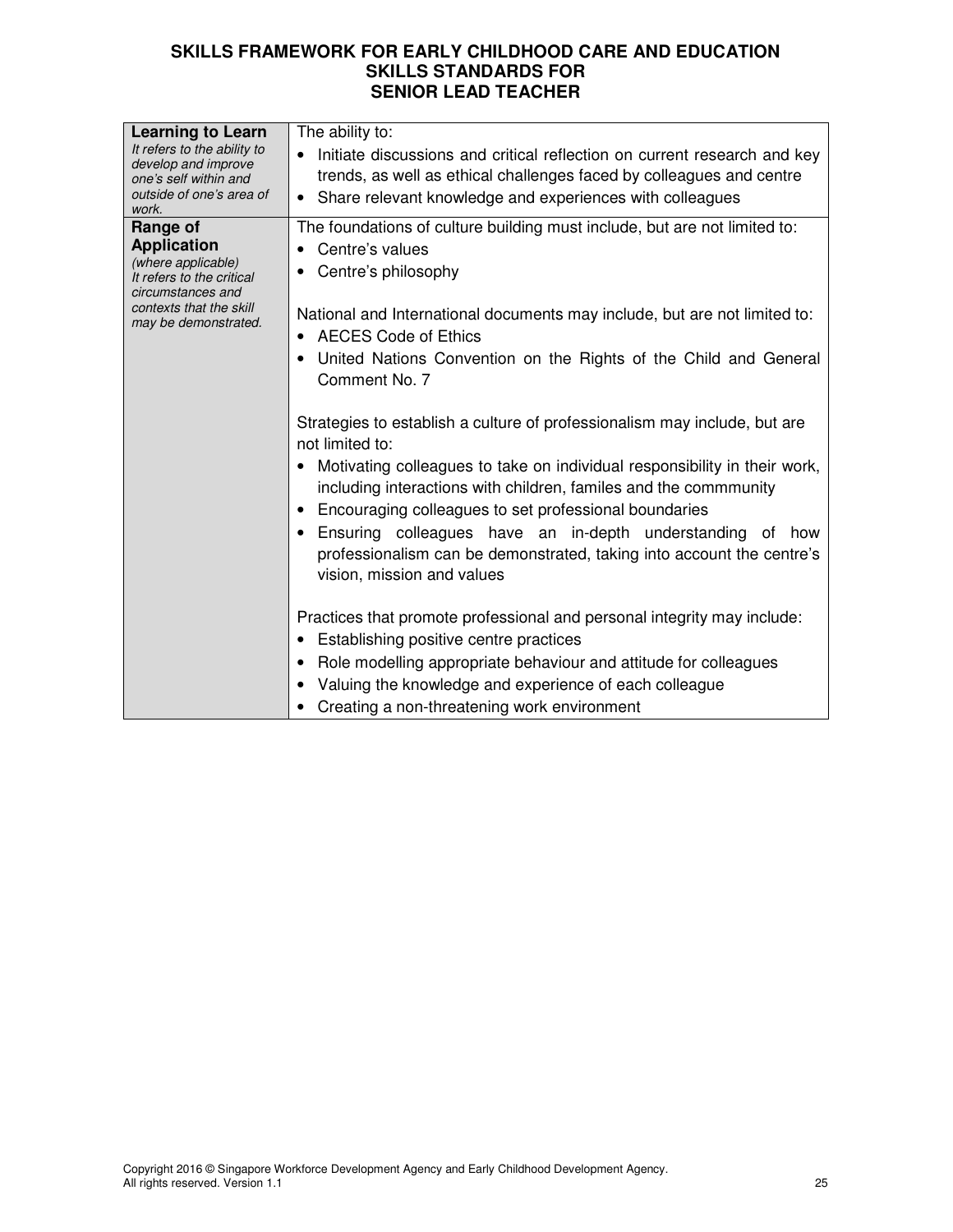| <b>Skill Code</b>                                                                                                                                                                                                                                    | ECC-BOC-7001-1.1                                                                                                                                                                                                                                                                                                                                                                                                                                                                                                                                                                                                                                          | <b>Skill Category</b>                                                                                                     | <b>Building Organisational</b><br>Capacity                                                                                                                                                                       |
|------------------------------------------------------------------------------------------------------------------------------------------------------------------------------------------------------------------------------------------------------|-----------------------------------------------------------------------------------------------------------------------------------------------------------------------------------------------------------------------------------------------------------------------------------------------------------------------------------------------------------------------------------------------------------------------------------------------------------------------------------------------------------------------------------------------------------------------------------------------------------------------------------------------------------|---------------------------------------------------------------------------------------------------------------------------|------------------------------------------------------------------------------------------------------------------------------------------------------------------------------------------------------------------|
|                                                                                                                                                                                                                                                      |                                                                                                                                                                                                                                                                                                                                                                                                                                                                                                                                                                                                                                                           | <b>Sub-Skill Category</b><br>(where applicable)                                                                           |                                                                                                                                                                                                                  |
| <b>Skill</b>                                                                                                                                                                                                                                         | Establish a Culture of Collaboration within the Cluster (Senior Lead<br>Teacher)                                                                                                                                                                                                                                                                                                                                                                                                                                                                                                                                                                          |                                                                                                                           |                                                                                                                                                                                                                  |
| <b>Skill Description</b>                                                                                                                                                                                                                             | The skill describes the ability to implement strategies and sustain a<br>culture of collaboration within the cluster. It also includes engaging in the<br>process of establishing a shared vision for Centre Leaders and Lead<br>Teachers, respecting diverse inputs and ideas from colleagues,<br>encouraging cohesion and open communication, and providing platforms<br>for reflection. It also includes understanding the leadership behaviours<br>that nurture or hinder teamwork, the values of colleagues, the importance<br>of a shared vision and the strategies and processes that underpin the<br>establishment of a culture of collaboration. |                                                                                                                           |                                                                                                                                                                                                                  |
| Knowledge and<br><b>Analysis</b><br>It refers to gathering,<br>cognitive processing,<br>integration and inspection<br>of facts and information<br>required to perform the<br>work tasks and activities.                                              | The ability to understand:<br>colleagues<br>$\bullet$<br>teamwork<br>colleagues<br>values                                                                                                                                                                                                                                                                                                                                                                                                                                                                                                                                                                 | Structures and processes that facilitate collaborations<br>Strategies to establish and sustain a culture of collaboration | among<br>Leadership behaviours that nurture or hinder the nurturing of<br>• Values, mindsets and assumptions that undergird the behaviours of<br>The importance of a shared vision, anchored on a common set of  |
| <b>Application and</b><br><b>Adaptation</b><br>It refers to the ability to<br>perform the work tasks<br>and activities required of<br>the occupation, and the<br>ability to react to and<br>manage the changes at<br>work.                           | The ability to:<br>٠<br>within the cluster<br>set of values                                                                                                                                                                                                                                                                                                                                                                                                                                                                                                                                                                                               |                                                                                                                           | Implement strategies to establish and sustain a culture of collaboration<br>Engage in the process of establishing a shared vision for Centre<br>Leaders and Lead Teachers within a cluster, anchored on a common |
| Innovation and<br><b>Value Creation</b><br>It refers to the ability to<br>generate purposive ideas<br>to improve work<br>performance and/or<br>enhance business values<br>that are aligned to<br>organisational goals.<br><b>Social Intelligence</b> | N/A<br>The ability to:                                                                                                                                                                                                                                                                                                                                                                                                                                                                                                                                                                                                                                    |                                                                                                                           |                                                                                                                                                                                                                  |
| and Ethics<br>It refers to the ability to<br>use affective factors in<br>leadership, relationship<br>and diversity<br>management guided by<br>professional codes of<br>ethics.                                                                       | ٠<br>colleagues<br>٠<br>code of ethics                                                                                                                                                                                                                                                                                                                                                                                                                                                                                                                                                                                                                    | Respect and welcome diverse inputs and ideas from colleagues                                                              | Encourage cohesion and open and honest communication with<br>Lead in building relationships with colleagues, guided by professional                                                                              |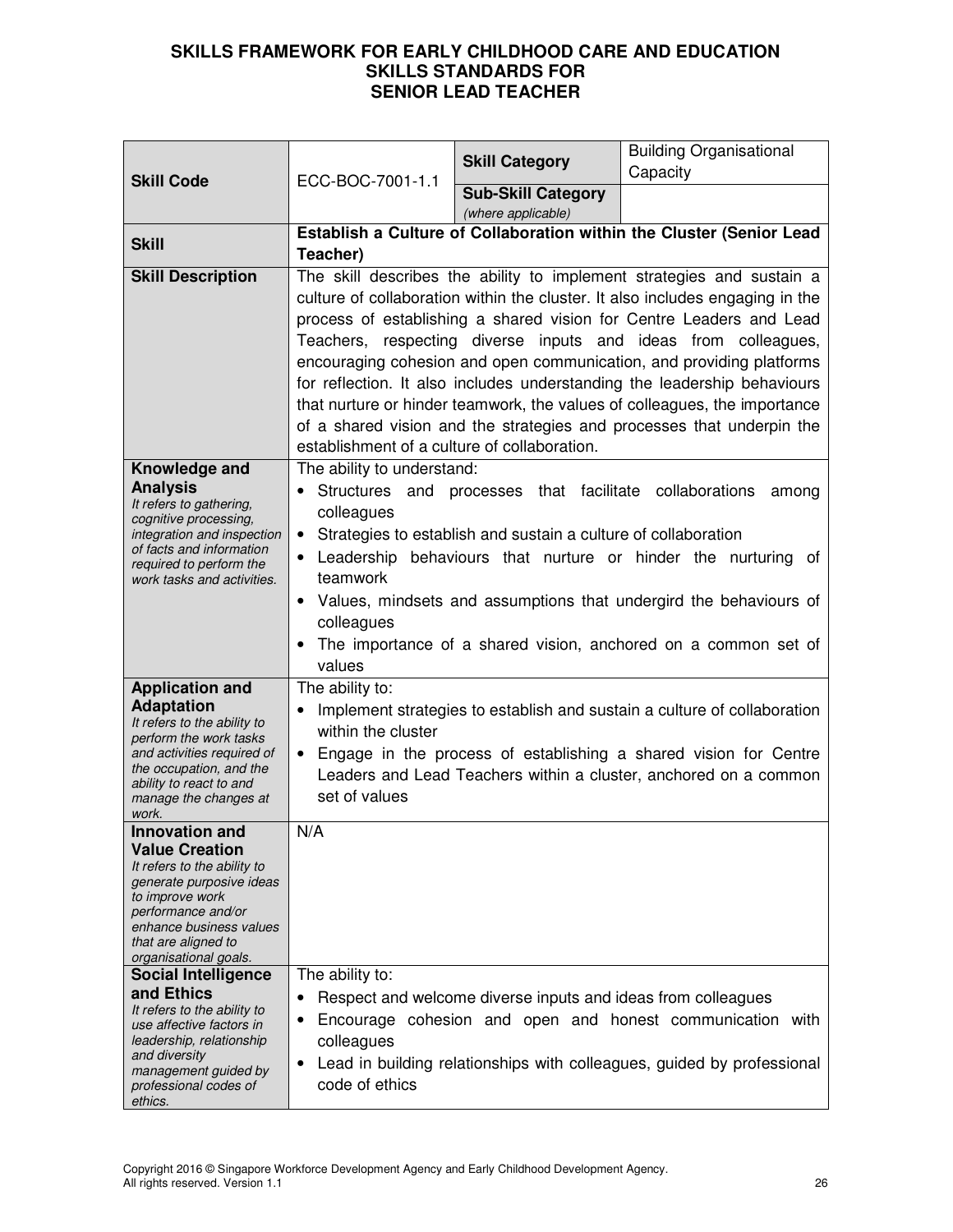| <b>Learning to Learn</b><br>It refers to the ability to<br>develop and improve<br>one's self within and<br>outside of one's area of<br>work.              | The ability to:<br>Provide platforms for collaborators to reflect on their collaboration and<br>facilitate these reflections where appropriate                                                                                                                                                                                                                                                                                                                        |
|-----------------------------------------------------------------------------------------------------------------------------------------------------------|-----------------------------------------------------------------------------------------------------------------------------------------------------------------------------------------------------------------------------------------------------------------------------------------------------------------------------------------------------------------------------------------------------------------------------------------------------------------------|
| Range of<br><b>Application</b><br>(where applicable)<br>It refers to the critical<br>circumstances and<br>contexts that the skill<br>may be demonstrated. | Strategies to establish and sustain a culture of collaboration may include,<br>but are not limited to:<br>Defining clear roles and responsibilities of every team member<br>Planning, and scheduling opportunities for collaboration<br>Building trust and rapport<br>Leveraging on strengths of team members to achieve common goals<br>Identifying issues that hamper team effectiveness and leading the<br>team to overcome them<br>Building skills and confidence |

Remarks:

This Skill Standard should be referenced together with:

• **LPM-PER-501C-0** Develop Self to Maintain Professional Competence at Senior Management Level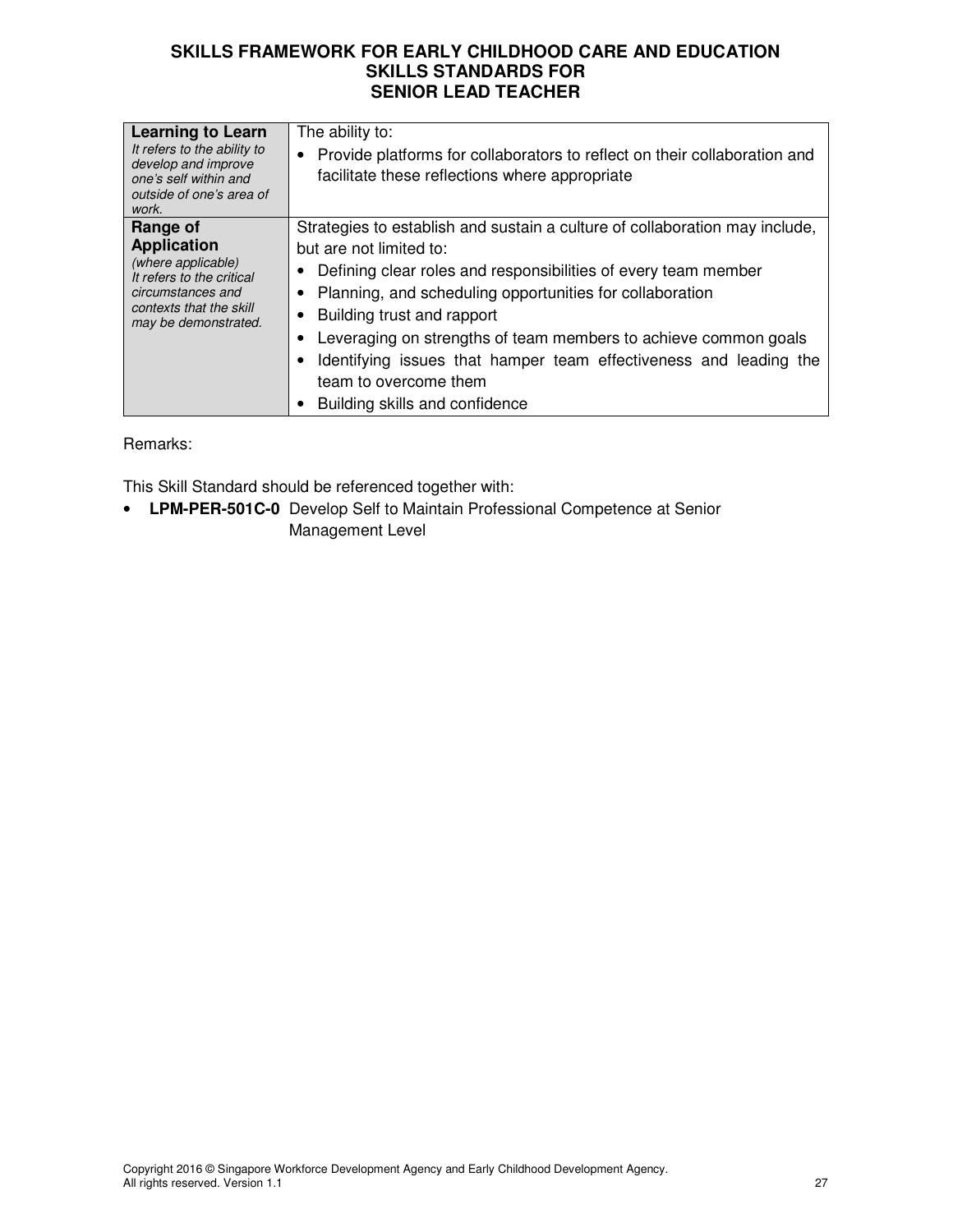|                                                                                                                                                                                                         |                                                                                                                                                                                                                                                                                                                                                                                                                                                                                                                                                                                                                                                                                                                                                                                                                                                               | <b>Skill Category</b>                                                                                                                          | <b>Personal Effectiveness</b>                                                                                                                                                                                                                                                      |
|---------------------------------------------------------------------------------------------------------------------------------------------------------------------------------------------------------|---------------------------------------------------------------------------------------------------------------------------------------------------------------------------------------------------------------------------------------------------------------------------------------------------------------------------------------------------------------------------------------------------------------------------------------------------------------------------------------------------------------------------------------------------------------------------------------------------------------------------------------------------------------------------------------------------------------------------------------------------------------------------------------------------------------------------------------------------------------|------------------------------------------------------------------------------------------------------------------------------------------------|------------------------------------------------------------------------------------------------------------------------------------------------------------------------------------------------------------------------------------------------------------------------------------|
| <b>Skill Code</b>                                                                                                                                                                                       | LPM-PER-501C-0                                                                                                                                                                                                                                                                                                                                                                                                                                                                                                                                                                                                                                                                                                                                                                                                                                                | <b>Sub-Skill Category</b>                                                                                                                      |                                                                                                                                                                                                                                                                                    |
|                                                                                                                                                                                                         |                                                                                                                                                                                                                                                                                                                                                                                                                                                                                                                                                                                                                                                                                                                                                                                                                                                               | (where applicable)                                                                                                                             |                                                                                                                                                                                                                                                                                    |
| <b>Skill</b>                                                                                                                                                                                            |                                                                                                                                                                                                                                                                                                                                                                                                                                                                                                                                                                                                                                                                                                                                                                                                                                                               |                                                                                                                                                | Develop Self to Maintain Professional Competence at Senior                                                                                                                                                                                                                         |
|                                                                                                                                                                                                         | <b>Management Level</b>                                                                                                                                                                                                                                                                                                                                                                                                                                                                                                                                                                                                                                                                                                                                                                                                                                       |                                                                                                                                                |                                                                                                                                                                                                                                                                                    |
| <b>Skill Description</b>                                                                                                                                                                                | The skill describes the ability to improve organisational communications<br>and influence decision-making as a senior member of a business unit or                                                                                                                                                                                                                                                                                                                                                                                                                                                                                                                                                                                                                                                                                                            |                                                                                                                                                |                                                                                                                                                                                                                                                                                    |
|                                                                                                                                                                                                         |                                                                                                                                                                                                                                                                                                                                                                                                                                                                                                                                                                                                                                                                                                                                                                                                                                                               |                                                                                                                                                | division. It also includes developing own leadership style and capability.                                                                                                                                                                                                         |
|                                                                                                                                                                                                         |                                                                                                                                                                                                                                                                                                                                                                                                                                                                                                                                                                                                                                                                                                                                                                                                                                                               |                                                                                                                                                |                                                                                                                                                                                                                                                                                    |
| Knowledge and<br><b>Analysis</b><br>It refers to gathering,<br>cognitive processing,<br>integration and inspection<br>of facts and information<br>required to perform the<br>work tasks and activities. | The ability to understand:<br>ethical<br>considerations<br>relating<br>Legal<br>and<br>organisational<br>to<br>$\bullet$<br>communications, decision-making and personal conduct at the<br>workplace<br>Organisational policies and procedures relating to<br>$\bullet$<br>organisational communications and development of professional<br>competence<br>Implications and impact of organisational communication processes<br>$\bullet$<br>on stakeholders<br>Implications and impact of own leadership style and capability on<br>$\bullet$<br>employees and the organisation<br>The relationship between high level organisational strategy and the<br>$\bullet$<br>development and implementation of business plans and processes at<br>business unit or divisional level<br>Underlying issues and trends that may affect decision-making by<br>$\bullet$ |                                                                                                                                                |                                                                                                                                                                                                                                                                                    |
| <b>Application and</b>                                                                                                                                                                                  | stakeholders<br>The ability to:                                                                                                                                                                                                                                                                                                                                                                                                                                                                                                                                                                                                                                                                                                                                                                                                                               |                                                                                                                                                |                                                                                                                                                                                                                                                                                    |
| <b>Adaptation</b><br>It refers to the ability to<br>perform the work tasks<br>and activities required of<br>the occupation, and the<br>ability to react to and<br>manage the changes at<br>work.        | Use appropriate<br>$\bullet$<br>organisation<br>$\bullet$<br>$\bullet$                                                                                                                                                                                                                                                                                                                                                                                                                                                                                                                                                                                                                                                                                                                                                                                        | methods of communication to<br>behaviours to demonstrate the organisation's values and ethics<br>priorities and directions of the organisation | promote<br>the<br>Encourage and display effective communication techniques and<br>Work with the leadership team to develop plans to achieve strategic                                                                                                                              |
| <b>Innovation and</b>                                                                                                                                                                                   | The ability to:                                                                                                                                                                                                                                                                                                                                                                                                                                                                                                                                                                                                                                                                                                                                                                                                                                               |                                                                                                                                                |                                                                                                                                                                                                                                                                                    |
| <b>Value Creation</b><br>It refers to the ability to<br>generate purposive ideas<br>to improve work<br>performance and/or<br>enhance business values<br>that are aligned to<br>organisational goals.    |                                                                                                                                                                                                                                                                                                                                                                                                                                                                                                                                                                                                                                                                                                                                                                                                                                                               | enhance organisational communications                                                                                                          | Collaborate with stakeholders to develop communication channels to                                                                                                                                                                                                                 |
| <b>Social Intelligence</b>                                                                                                                                                                              | The ability to:                                                                                                                                                                                                                                                                                                                                                                                                                                                                                                                                                                                                                                                                                                                                                                                                                                               |                                                                                                                                                |                                                                                                                                                                                                                                                                                    |
| and Ethics<br>It refers to the ability to<br>use affective factors in<br>leadership, relationship<br>and diversity<br>management guided by<br>professional codes of<br>ethics.                          | ٠<br>$\bullet$<br>$\bullet$<br>interacting with stakeholders<br>$\bullet$                                                                                                                                                                                                                                                                                                                                                                                                                                                                                                                                                                                                                                                                                                                                                                                     | of the organisation's strategic priorities and directions<br>meet requirements on organisational code of conduct                               | Influence stakeholders to pursue actions to support the achievement<br>Maintain integrity of self throughout the decision-making process to<br>Apply emotional intelligence to guide own thinking and actions when<br>Demonstrate alignment between personal ethics and values and |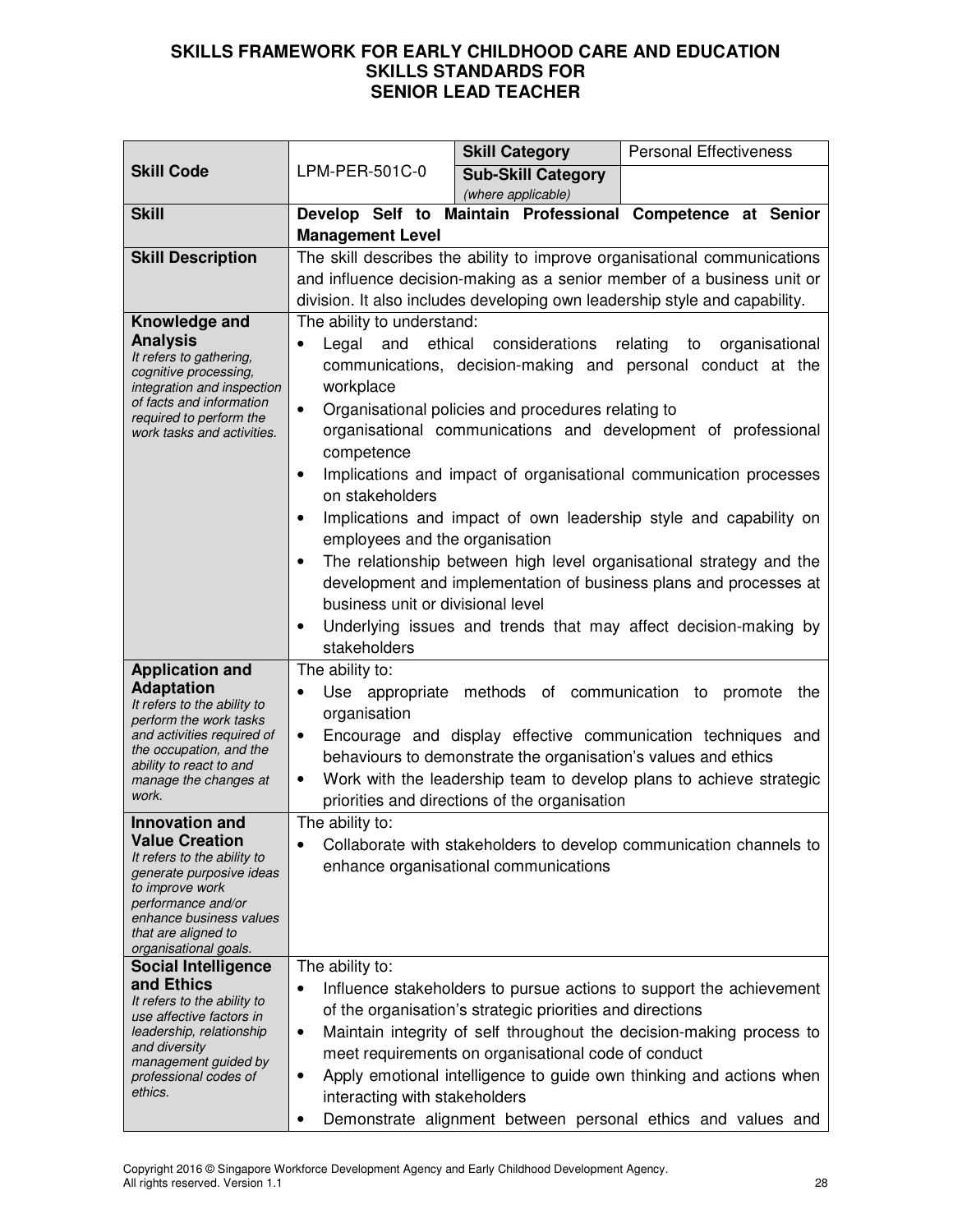|                                                                                                                                                           | those of the organisation to develop own leadership style                                                                                                                                                                                                                                                               |
|-----------------------------------------------------------------------------------------------------------------------------------------------------------|-------------------------------------------------------------------------------------------------------------------------------------------------------------------------------------------------------------------------------------------------------------------------------------------------------------------------|
| <b>Learning to Learn</b><br>It refers to the ability to<br>develop and improve<br>one's self within and<br>outside of one's area of<br>work.              | The ability to:<br>Use opportunities to self-reflect on own work performance and<br>leadership style to identify areas for improvement<br>Maintain awareness and understanding of the skills and knowledge of<br>$\bullet$<br>colleagues and competitors to identify professional development<br>opportunities for self |
| Range of<br><b>Application</b><br>(where applicable)<br>It refers to the critical<br>circumstances and<br>contexts that the skill<br>may be demonstrated. | N/A                                                                                                                                                                                                                                                                                                                     |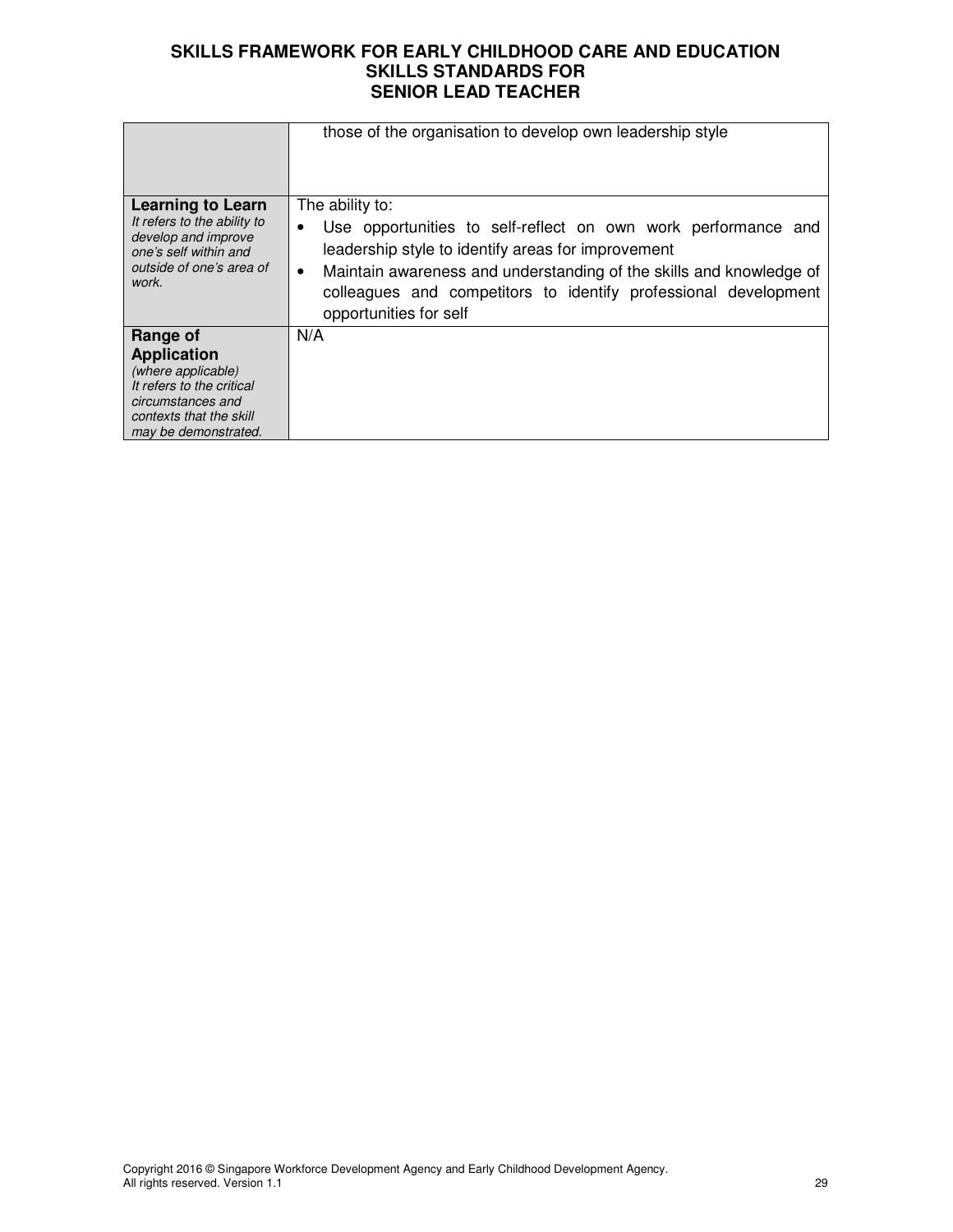## **Version Control**

| <b>Version</b> | Date       | <b>Changes Made</b>    | <b>Edited by</b> |
|----------------|------------|------------------------|------------------|
|                | 1 Oct 2016 | <b>Initial Version</b> | ECDA/WDA         |
|                |            |                        |                  |
|                |            |                        |                  |